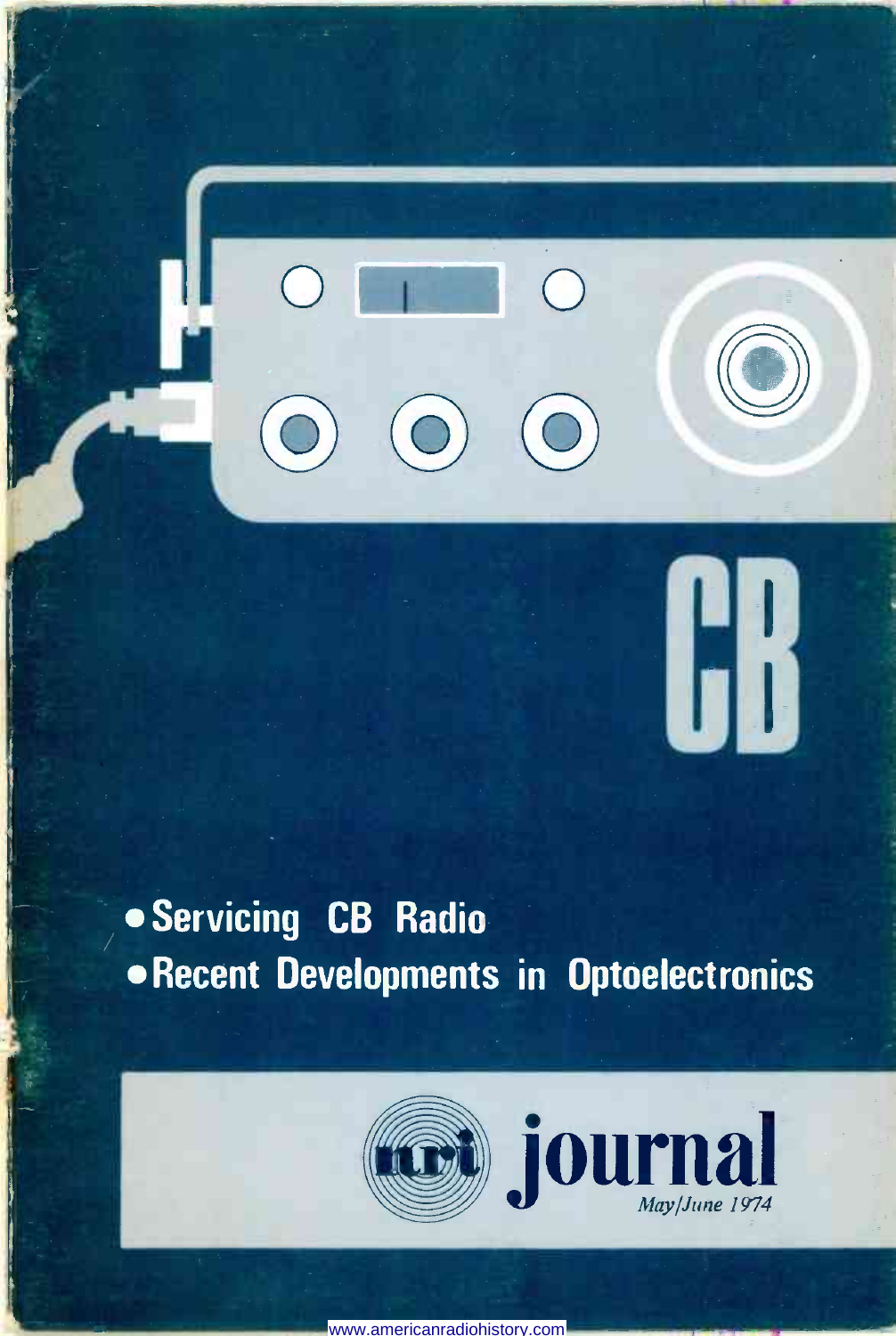# SAVE 50 PERCENT... OR MORE!

Our loss is your gain ... we overbought and these 250 new, world-renowned Olivetti electric adding machines must be moved!



# OLIVETTI SUMMA 19 Save 50 Percent ... Now Only \$39.25

Or More . . . the Olivetti is yours for **Only \$20.00** 

#### WITH ANY CONAR ORDER TOTALLING \$150 OR MORE!

Note: Although we overbought, the supply is limited. These will go out on a first-come, first-served basis. The special price cannot be retroactive or apply to previous \$150 orders. The order MUST be received on the NRI Journal order blank.

Note: Please add \$3.00 for shipping and handling



Plan household budgets, check statements, finish office work at home, itemize purchases, figure expenses easily and accurately. Breeze through tax reports, grocery bills, balance checkbooks, and solve your children's homework. The Olivetti Summa 19 is no larger than a sheet of regular typing paper, weighs under 8 pounds, yet offers all the important features, speed and touch operation usually found only in higher -priced machines. Its low, slim silhouette permits unique portability from desk to desk, city to city, or office to home. A complete adding -figuring machine, the Summa 19 is at home with office work. It adds (of course), subtracts, multiplies and prints entries and answers on tape in large, clear figures for permanent reference.

#### FEATURES:

- ●Standard 10-key electric keyboard<br>●7 digit listing<br>●8 digit totaling capacity (999,999.99)
- 
- 
- Direct subtraction
- Calculates at 200 cycles per minute
- Clearing, non -add and repeat keys
	- Column indicator
	- Multiplication by repeat addition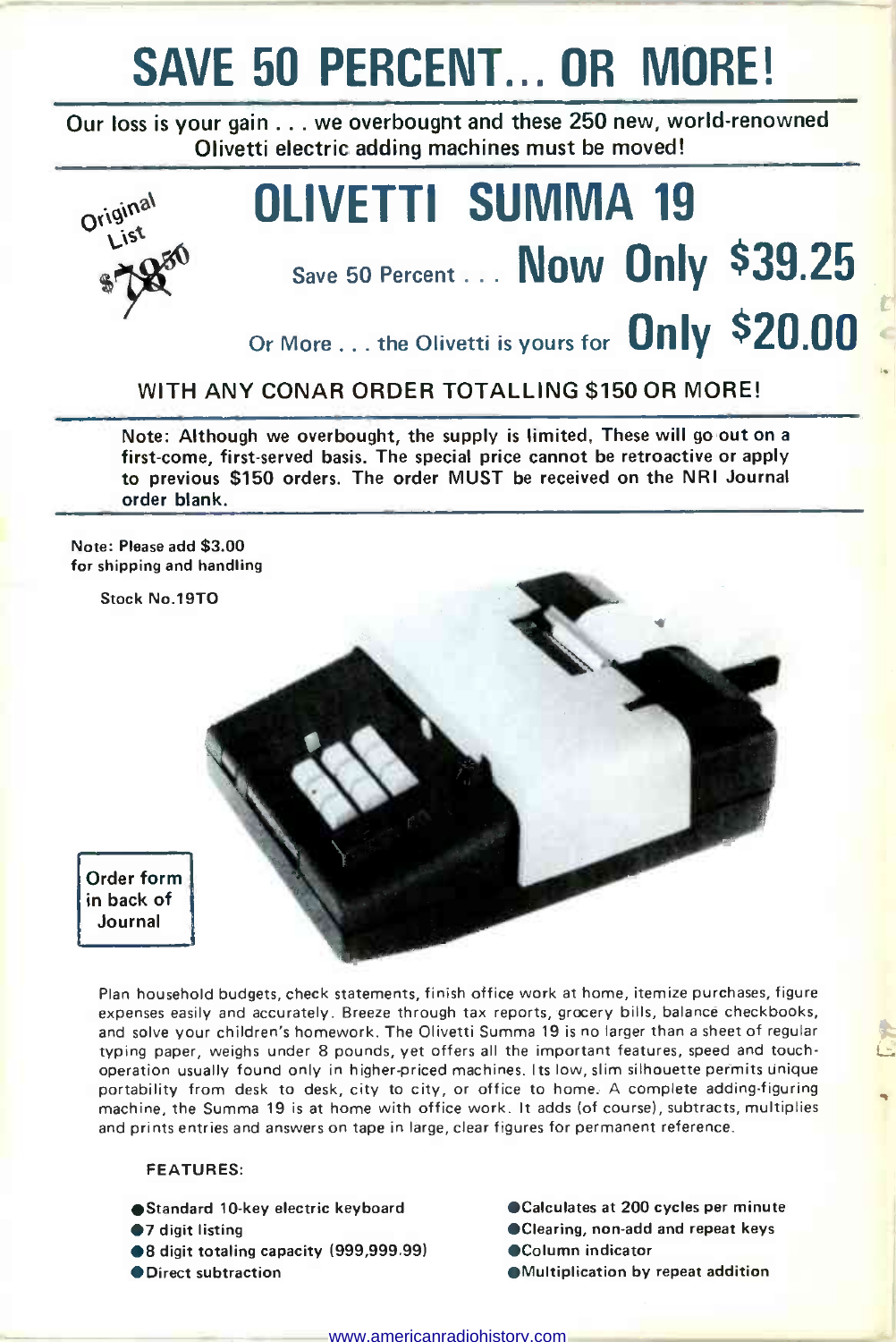



|  | Phillip D. Deem 2 SERVICING CB RADIO                            |
|--|-----------------------------------------------------------------|
|  | Harold J. Turner, Jr. 12 RECENT DEVELOPMENTS IN OPTOELECTRONICS |
|  | Ted Beach 18 HAM NEWS                                           |
|  | 22 NRI HONORS PROGRAM AWARDS                                    |
|  | Tom Nolan 26 ALUMNI NEWS                                        |

EDITOR AND PUBLISHER William F. Dunn

MANAGING EDITOR Tom Beadling

EDITORIAL ASSISTANT Mildred Duncan

STAFF ARTISTS Bill Massey Arthur Susser Ernie Blaine

In this issue, Phil Deem presents a concise survey of the CB radio field and troubleshooting techniques. Also, Joe Turner discusses the present state of the art in the relatively exotic field of optoelectronics.

The NRI Journal is published bimonthly by the National Radio Institute, a division of the McGraw-Hill Continuing Education Center, 3939 Wisconsin<br>Avenue, Washington, D.C. 20016. The subscription price is two dollars yearly or 35 cents per single copy.<br>Second-class postage is paid at Washington, D.C.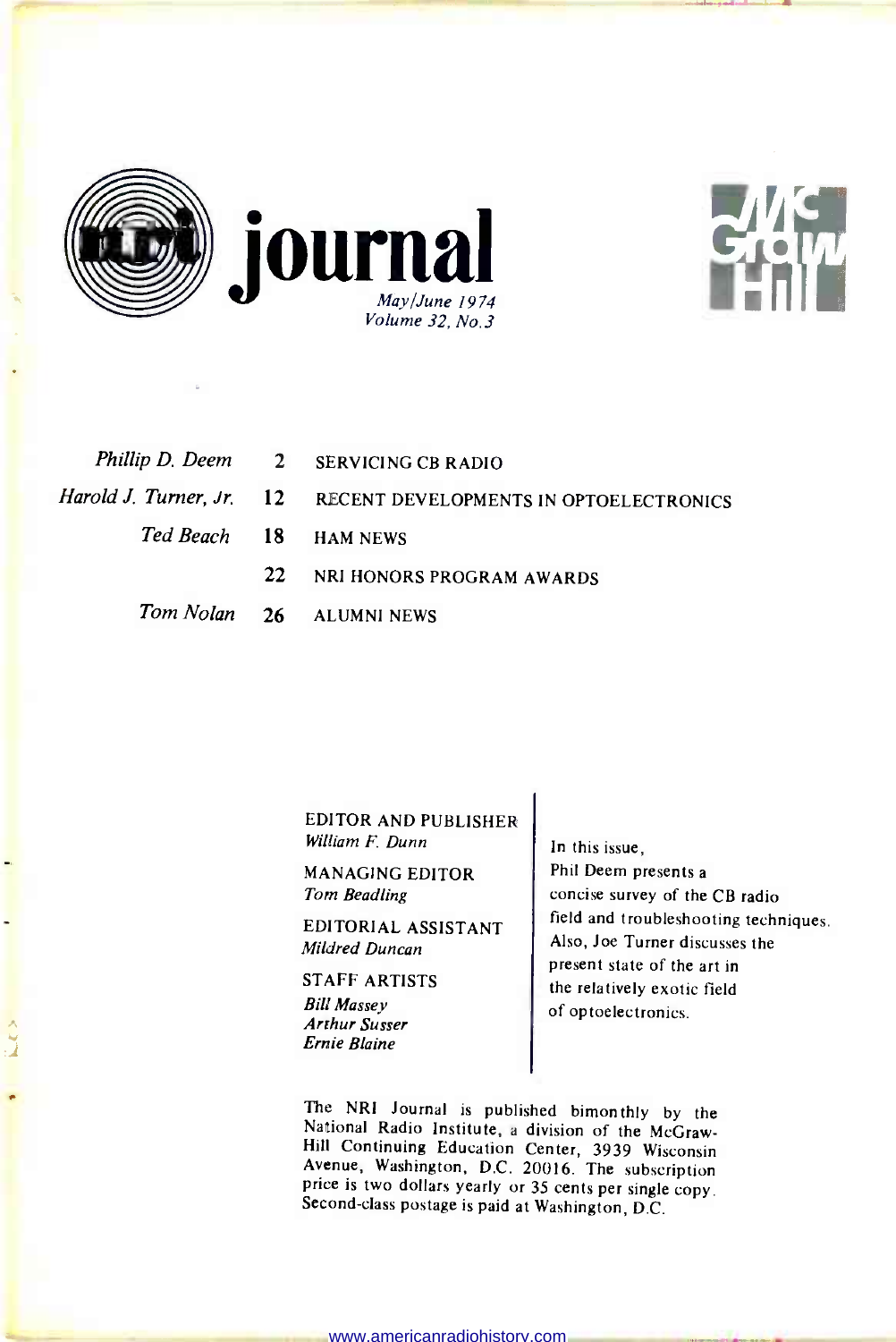# SERVICING<br>CB RADIO

### Phillip D. Deem

The next time you're on the road, take a little closer look at the other vehicles around you. The chances are good that you will spot several that have one or more antennas in addition to the one mounted up front for the broadcast band radio. You can be pretty certain that the driver of the car has decided to enjoy the convenience of Citizens Band radio. He has joined a group of nearly one million other licensees who use Citizens Band (CB) radio for personal or business communications.

The Class D Citizens Band was established in September of 1958 by the Federal Communications Commission. The band consists of 23 channels beginning at 26.965 MHz and ending at 27.255 MHz. A typical CB radio is shown in Figure 1. It is the Courier "Classic II."



FIGURE 1. COURIER "CLASSIC II" 23-CHANNEL MOBILE/BASE RIG WITH BUILT-IN AC SUPPLY.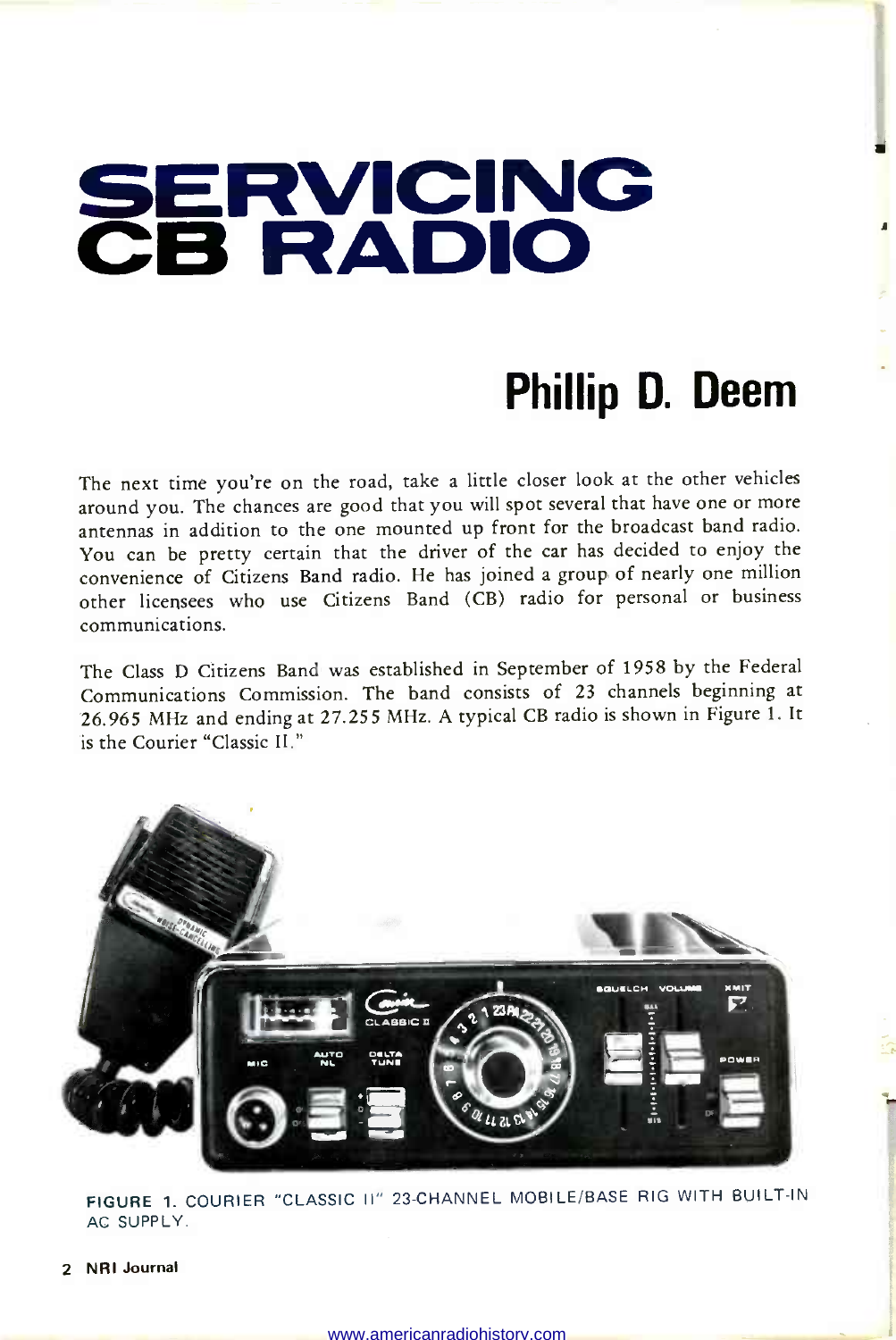

FIGURE 2. BLOCK DIAGRAM OF A CB TRANSCEIVER.

While just under one million Class D licenses are currently issued, it has been estimated that there are nearly 2.5 times that many CB sets in service. These units range all the way from the \$5 throw -away walkie-talkie to the exotic, feature -packed SSB base station priced at over \$500. This large number of diverse CB sets represents an excellent opportunity for you to expand your servicing business or start a new business servicing CB radios.

If you decide to get into this business, you will need additional items of test equipment and a Second Class Commercial FCC Radiotelephone license. You may wish to consider working for a shop which has all the necessary equipment and a properly licensed technician. By doing this, you will gain some valuable experience and learn something about the business before investing in equipment required. Any competent technician can work on a CB radio; however, the FCC Regulations clearly state that the unit must be checked by the holder of a Second Class or higher Commercial license to ensure that it meets the technical requirements before it is placed back into service.

Nearly all CB radios are transceivers. A transceiver consists of a transmitter and a receiver housed in a single cabinet. A block diagram of a typical CB transceiver is shown in Figure 2. A relay is used to switch the transceiver between the transmit and receive modes. The relay is controlled by a switch on the mike. When the mike button is pressed, power is applied to the relay coil, causing it to open the circuits at the contacts marked R and close the circuits at the contacts marked T. When the mike button is released, the transceiver is in the receive mode and the relay contacts are in the position shown in Figure 2.

The incoming 27 -MHz signal is fed from the antenna through a set of contacts on the transmit/receive (TR) relay to the input of the rf amplifier. The amplitude of the signal is built up in the rf amplifier and fed to the mixer. A second signal is fed into the mixer from the local oscillator. These two signals beat against each other in the mixer to produce a difference frequency at the i-f, usually 455 kHz.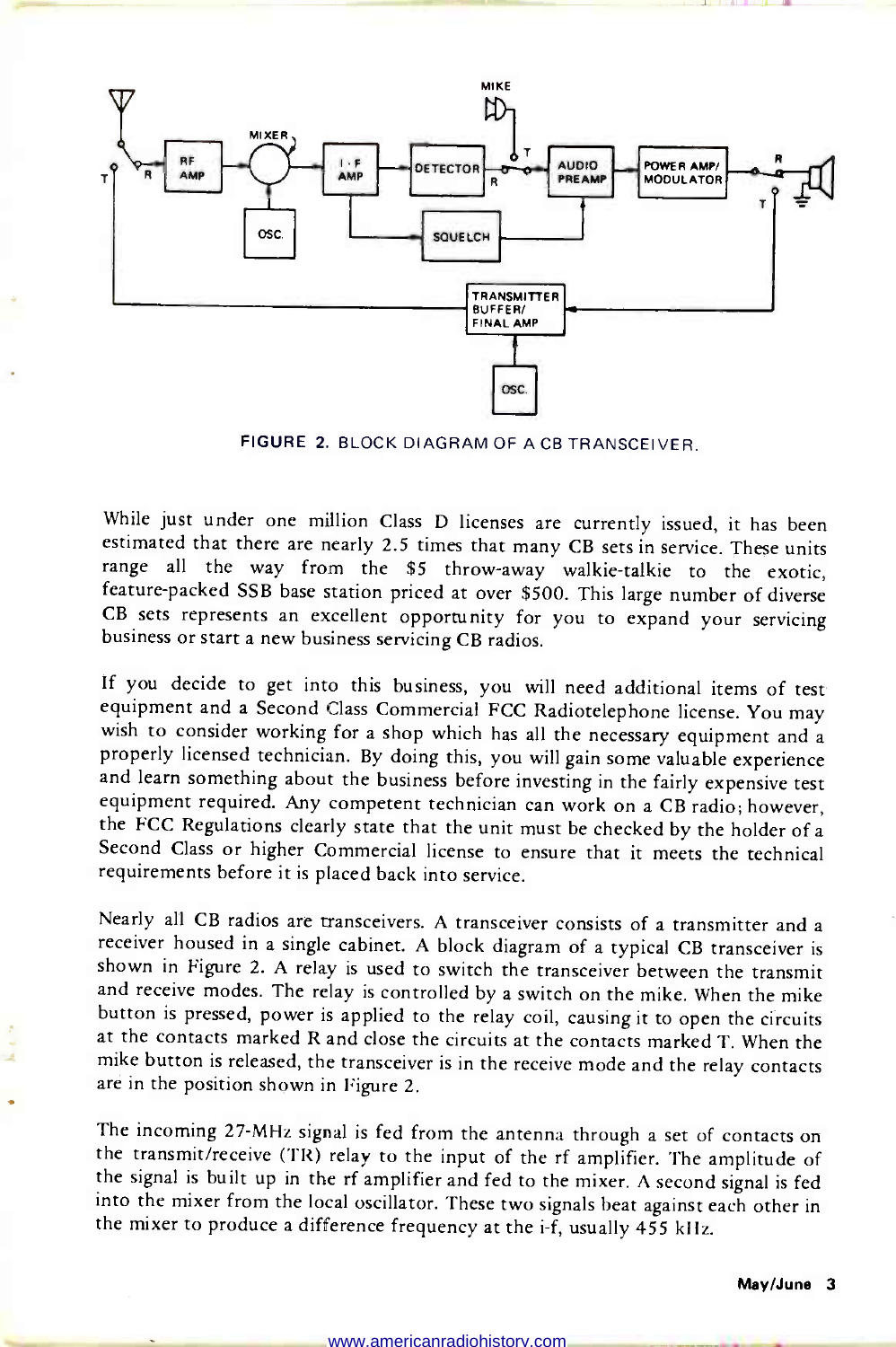The i-f amplifier has a very narrow passband and establishes the selectivity of the receiver. Frequently, a special filter is used ahead of the i-f amplifier. These filters are of the mechanical or crystal type. They require no tuning and have a narrower passband than can be achieved using i-f transformers alone.

The strength of the signal is built up in the i-f amplifier and fed to the detector. The detector removes the modulation from the signal, discards the i-f carrier and passes the recovered audio signal through another set of contacts on the TR relay to the input of the audio preamp.

The audio preamp builds up the signal until it is strong enough to drive the power amplifier. In the power amplifier stage we are no longer interested in building up the amplitude or voltage of the signal. This stage allows the signal to control the collector current of the output stage. These variations in current are fed through <sup>a</sup>third set of contacts on the TR relay to the speaker. The changes in current cause the speaker cone to move in and out, reproducing the audio signal.

You have probably noticed that up to this point, the receiver section of a Citizens Band transceiver is quite similar to a standard broadcast band radio with the exception of the switching and the frequencies involved. However, notice the circuit connected between the i-f amplifier and the audio preamp marked "squelch." This special circuit monitors the activity in the i-f amplifier. If no signal is being received, the squelch circuit detects this condition and turns off the audio preamp. When the audio preamp is off, no signals can get through it or the power amplifier to the speaker. The circuit allows the speaker to remain silent until <sup>a</sup>signal is received.

You now have a basic idea of how the receiver section of the transceiver works. Let's see what happens when the mike button is pressed and the transceiver is placed in the transmit mode.

Pressing the mike button causes the TR relay to operate. This changes the connections by opening the circuits at the contacts marked R and closing the circuits at the contacts marked T. The mike is connected to the input of the audio preamp, the power amplifier is connected to the transmitter and the antenna is connected to the transmitter output. Notice that the receiver signal path is broken at the input of the rf amplifier and at the detector output. The speaker has also been disconnected from the circuit.

When the transceiver is in this mode, the transmitter oscillator is turned on and feeds a signal on the desired channel frequency to the buffer. The buffer serves to amplify the signal and isolate the oscillator from the final amplifier. The signal is fed from the buffer to the final amplifier where its power is increased to about <sup>4</sup> watts or less. The rf signal is fed to the antenna and radiated into space.

The mike is connected to the input of the audio preamp. The operator speaks into the mike, which converts his voice into an electrical signal. This weak signal is applied to the input of the audio preamp and built up in amplitude, just as the received audio signal was. The amplified signal is then fed to the power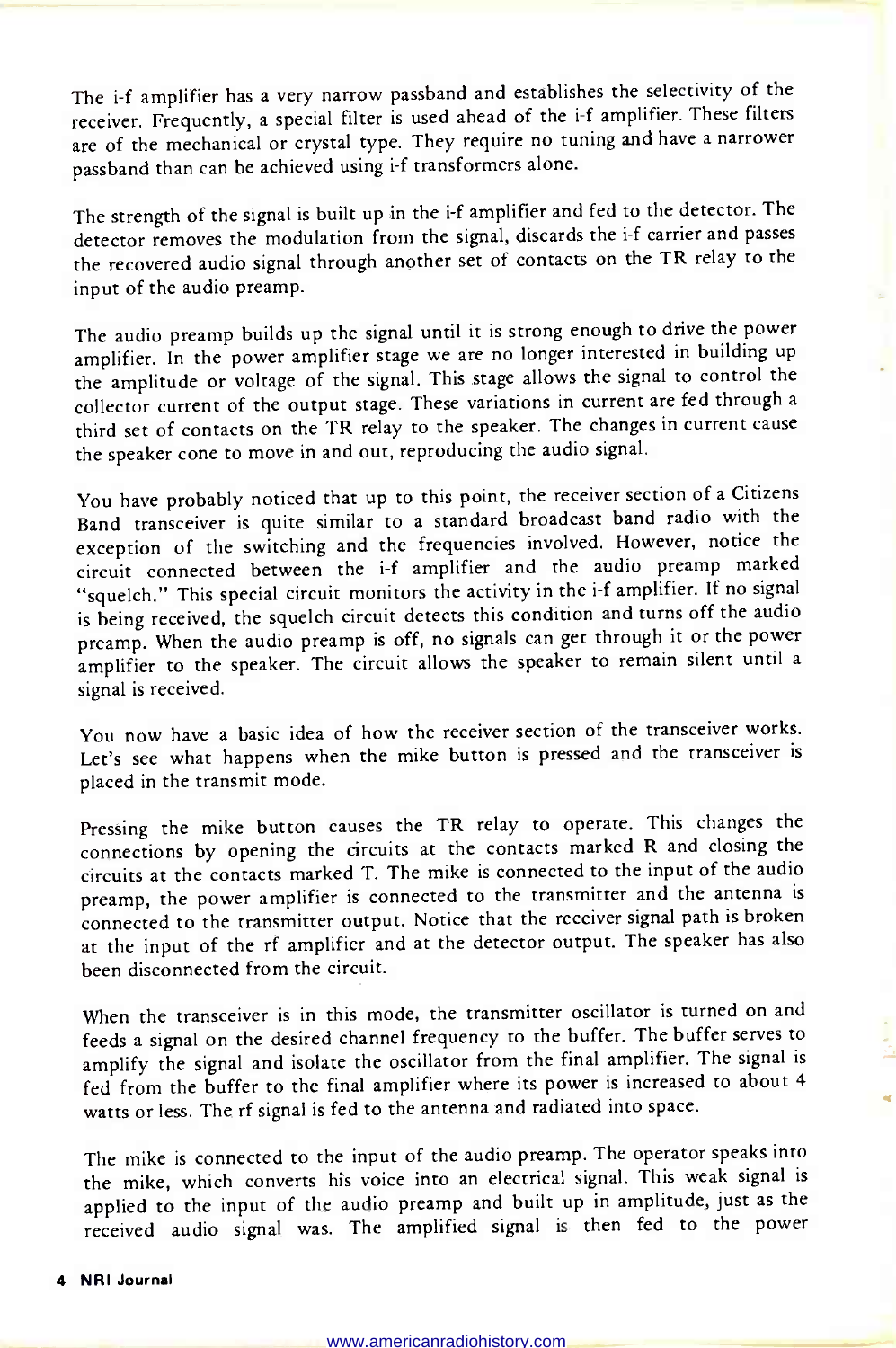amplifier/modulator. The output of the modulator is fed into a modulator transformer through which B+ is supplied to the final rf power amplifier. The audio signal from the mike causes the B+ applied to the final to vary, resulting in a modulated rf carrier.

Now you have a basic idea of how a Citizens Band transceiver operates. Next let's examine each stage a little more closely to see what problems may develop and how these problems would affect the overall operation of the transceiver.

#### RECEIVER PROBLEMS

Some of the problems that could develop in the receiver section are:<br>(1) Weak reception (poor sensitivity).

- 
- (2) Adjacent channel interference (poor selectivity).
- (3) Signals received on some channels, but not on others.
- (4) No signals received on any channel.
- (5) Squelch doesn't work.

Let's examine the receiver section to see how the various stages could contribute to these problems. Due to the limited amount of space available here, we will not discuss the function of each of the components in the typical circuits we examine. Instead, we will look for those specific components which could be responsible for the previously mentioned problems.



FIGURE 3. A 27-MHZ RF AMPLIFIER.

11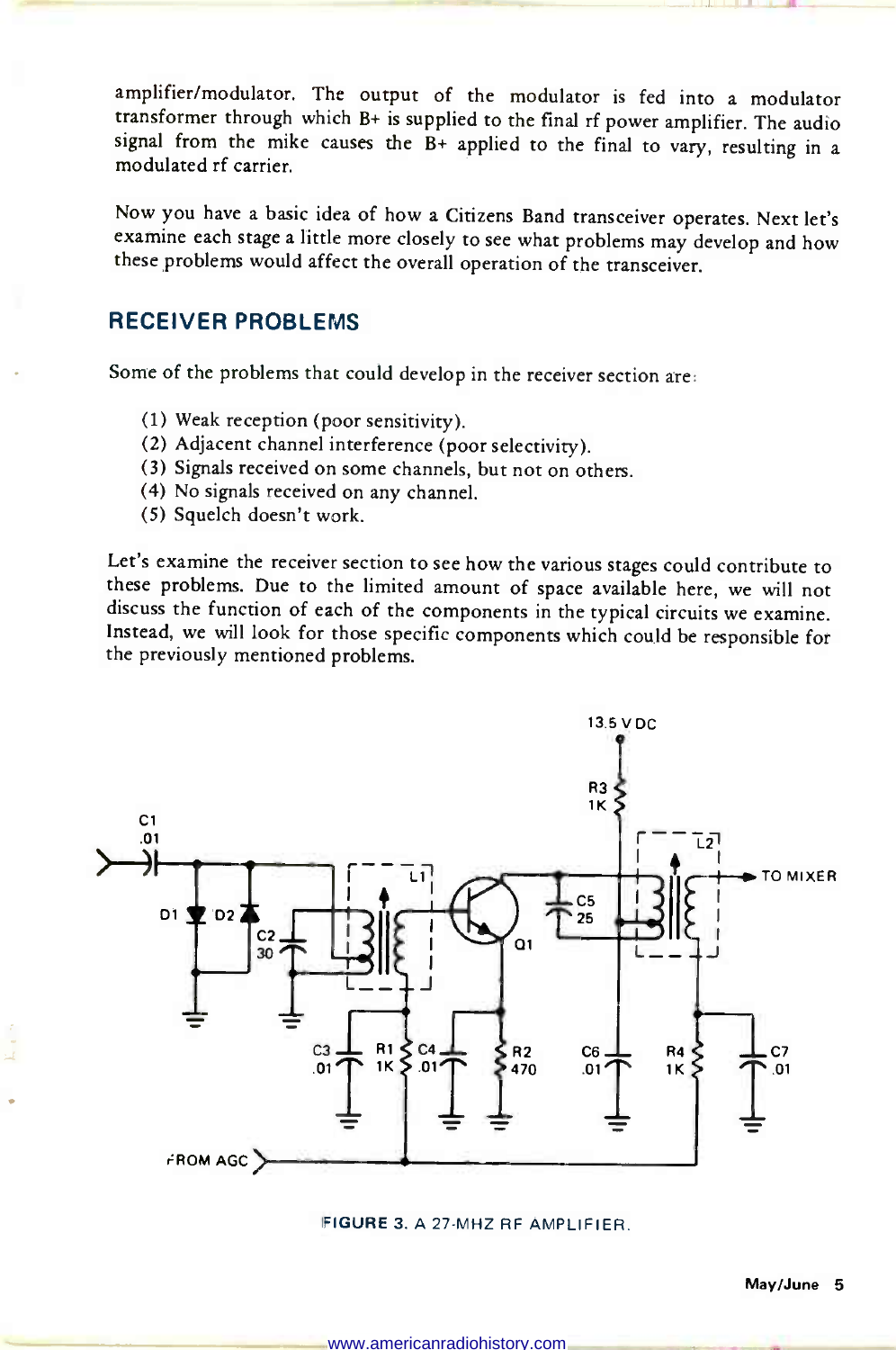

#### FIGURE 4. THE MIXER STAGE.

#### THE RF AMPLIFIER

When the problem is poor sensitivity, the trouble is likely to be located in this stage or the antenna system. Be sure to check the antenna connections to see that they are not open or corroded. Use your ohmmeter to confirm that the TR relay is switching the antenna properly. If all is okay, then check the rf amplifier.

<sup>A</sup>schematic of a typical rf amplifier is shown in Figure 3. Use your voltmeter to check the voltages at the emitter, base and collector of Ql. They should be within ±20% of the values given in the manufacturer's service literature for the unit you are working on. Typically, you should measure about 5 to 9 volts at the collector and the difference in voltage between the emitter and base should be about 0.7 volt for a silicon transistor and around 0.3 volt for a germanium transistor. If the voltage measurements are satisfactory, the transistor is good. If the readings are out of tolerance, the trouble may be a defective transistor or a shorted capacitor such as C3, C4 or C6.

Dl and D2 are overload diodes. They are used to protect the rf amplifier when receiving very strong signals. Lift one end of each of the diodes and test them with your ohmmeter. If one of them is shorted, no signals will reach the rf amplifier.

Poor sensitivity could also be caused by misalignment of Ll or L2, or an open bypass capacitor, C4. If C4 is open, the gain of the stage will be reduced considerably. If the problem appears to be alignment, a complete receiver alignment should be performed. If the tuning adjustments seem to have little or no effect, the trouble could be caused by an open or shorted transformer (L1 or L2) or open or shorted tuning capacitor (C2 or C5).

#### THE MIXER

Figure 4 is the schematic of a typical mixer. If no signals are being received, the trouble could be located in the mixer. Use your voltmeter to check the transistor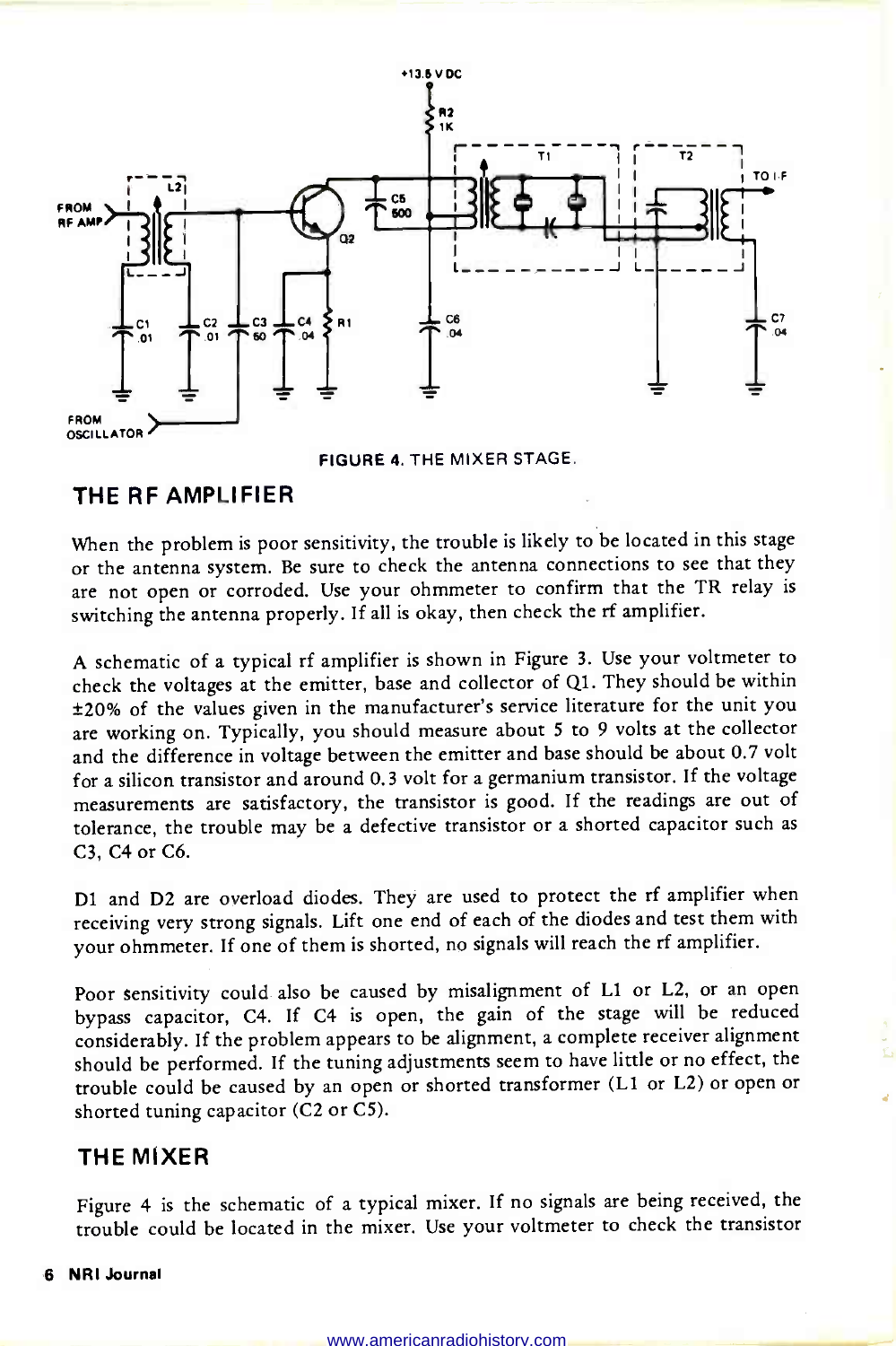voltages as before. Use a tuned signal tracer to check for the presence of a 455 -kHz signal at the mixer output. If this signal is missing, the mixer is not necessarily at fault. The trouble could be caused by the absence of a signal from the rf amplifier or the local oscillator. Both must be present in order for the mixer to work. Notice that base injection is used for both the incoming rf signal and the oscillator signal in this circuit. The oscillator signal is fed to the base of the mixer through C3. If this capacitor is suspected, it is best checked by direct substitution.

Take a look at the mixer output circuit. T1 is an i-f transformer with a crystal filter built into it. Ti and T2 are factory adjusted and normally should not be disturbed. These are the most critical adjustments in the receiver as they largely determine the receiver's ability to reject signals on adjacent channels.

#### THE RECEIVER OSCILLATOR

Figure 5 shows a typical oscillator used in the receiver section. This is about the simplest oscillator that could be used. A single crystal is selected by S1. The crystal causes the oscillator to operate at a frequency 455 kHz above the desired channel frequency.

When the problem is that signals are received on some channels but not on others, you can be sure that the oscillator is at fault. The trouble is usually caused by a bad crystal or dirty contacts on the channel selector switch. Occasionally the oscillator is hard to start. Check capacitors C3 and C5 by substitution.

#### THE I-F AMPLIFIER

The i-f amplifier consists of a minimum of two transformer-coupled stages between the mixer output and the detector. The operation of these stages can be checked by measuring the transistor voltages, the same as for the rf amplifier. When the problem is poor sensitivity, be sure to check the alignment and the emitter bypass capacitors.



FIGURE 5. A RECEIVER OSCILLATOR.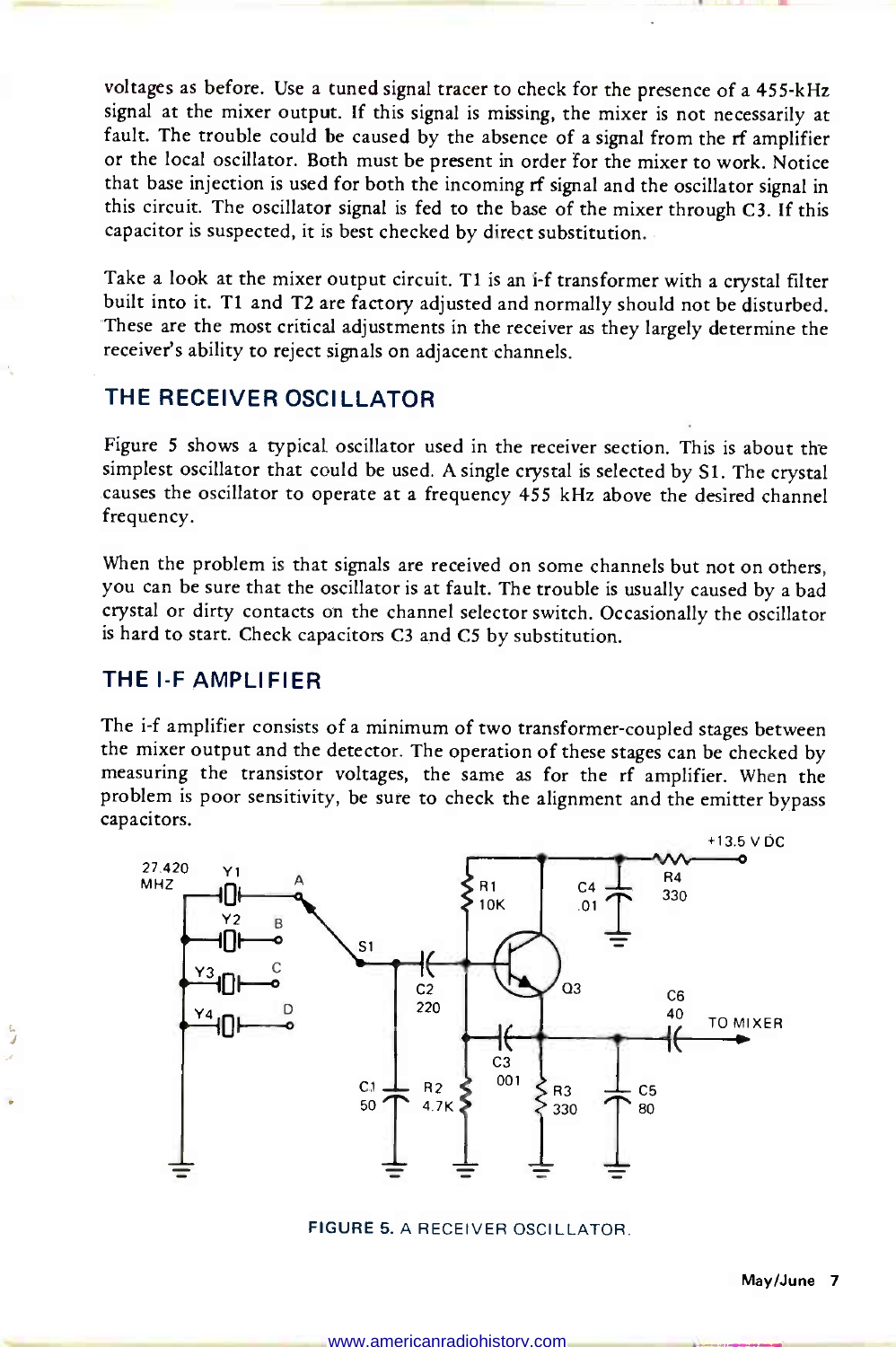

FIGURE 6. DETECTOR AND NOISE LIMITER.

#### THE DETECTOR AND NOISE LIMITER

<sup>A</sup>typical circuit of a detector and noise limiter is shown in Figure 6. The negative portion of the modulation envelope is removed by Dl, filtered and applied to the anode of the series noise limiter, D2. Any high -amplitude noise pulses appearing on the incoming signal will cut off D2, interrupting the audio signal path until the pulses have passed. Notice that the detector also serves as the AGC rectifier.

This circuit is relatively trouble -free. Occasionally you may suspect a bad diode. These are easily checked by measuring the forward and reverse resistance with your ohmmeter.

#### THE AUDIO AMPLIFIERS

<sup>A</sup>schematic of the audio preamp and power amplifier/modulator is shown in Figure 7. Many manufacturers are using linear integrated circuits for the audio preamp as is shown here. Notice that the resistors necessary for the operation of this stage have been included in the IC; however, the large electrolytic capacitors used for coupling and bypassing have not been included (C1, C2, C3 and C4). This was done because it is not presently possible to obtain such large values of capacitance using integrated circuit techniques.

If the complaint is no signals received, the audio stages are a good place to make an initial test. Some units have a PA (public address) mode wherein the mike is connected to the input and the speaker is connected to the output of the audio stages. By operating the transceiver in this mode, you will be able to determine the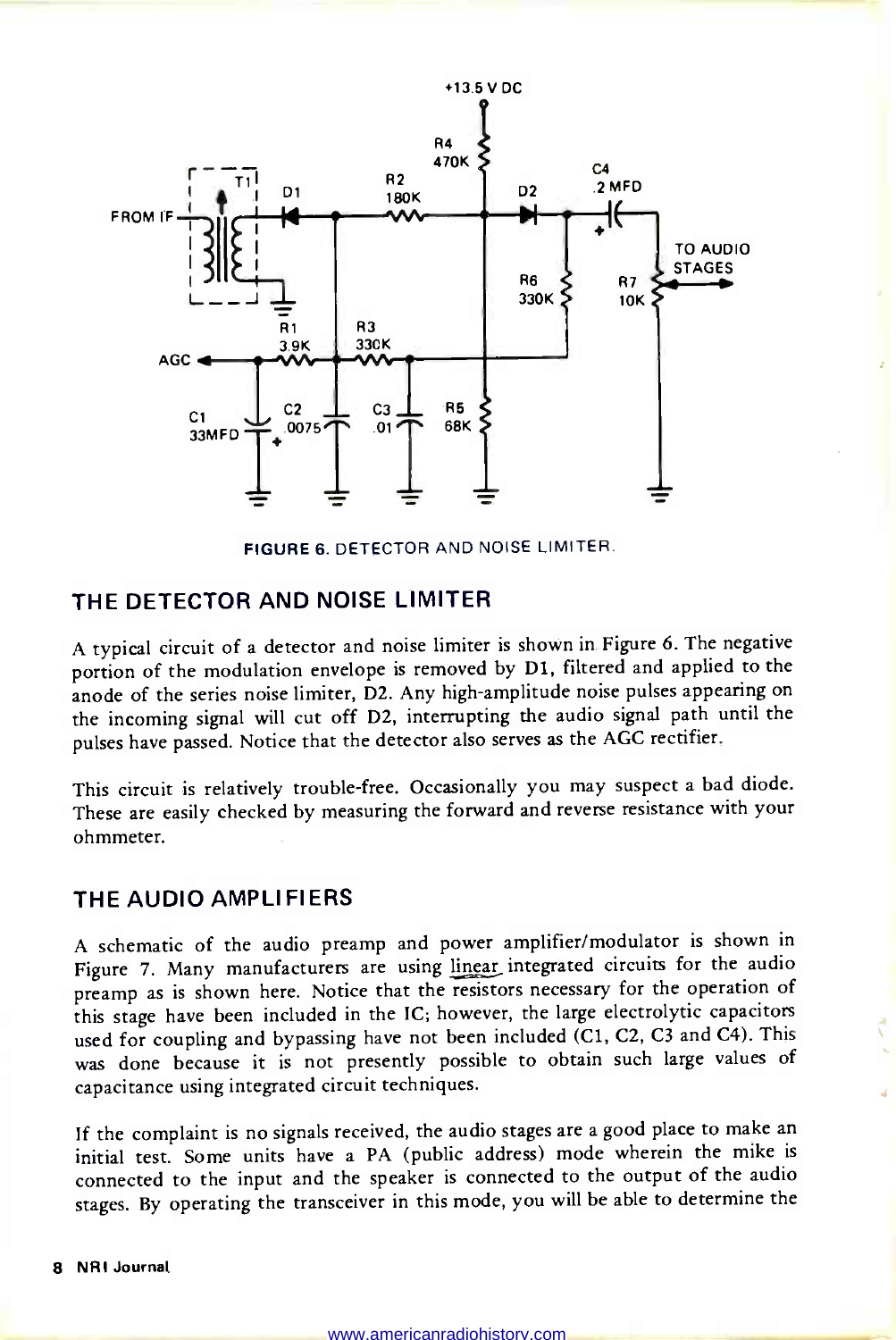

FIGURE 7. THE AUDIO PREAMP AND POWER AMPLIFIER/MODULATOR.

condition of the audio section immediately. If the amplification seems low, check the coupling and bypass capacitors as they are the components most likely to be at fault..

#### THE SQUELCH CIRCUIT

The squelch circuit schematic is shown in Figure 8. The circuit is basically a dc amplifier and you will be able to fully test its operation using your voltmeter. No audio or rf signals flow in this circuit. A control voltage is obtained from across the emitter resistor in one of the AGC controlled rf or i-f stages. As the strength of the received signal increases, the voltage developed across the emitter resistor is reduced due to AGC action. This lower voltage tends to turn Ql off and Q2 on, resulting in a voltage near zero at the collector of Q2. Since this voltage is fed through a diode to the emitter of the audio preamp, the preamp functions normally.

When the incoming signal disappears, the voltage at the emitter of the rf or i-f stage increases, turning on Ql. This shunts base current away from Q2, causing its collector voltage to rise toward B+. When this high voltage is applied to the emitter of the audio preamp, the bias conditions on the stage are upset. This turns the transistor off and allows no signals to get through to the speaker.

#### TRANSMITTER PROBLEMS

Some problems which can develop in the transmitter section are:

- (1) Operates on some channels, but not on others.
- (4) Low power output.
- (2) Off-frequency operation.
- (3) No power output.

(5) No modulation.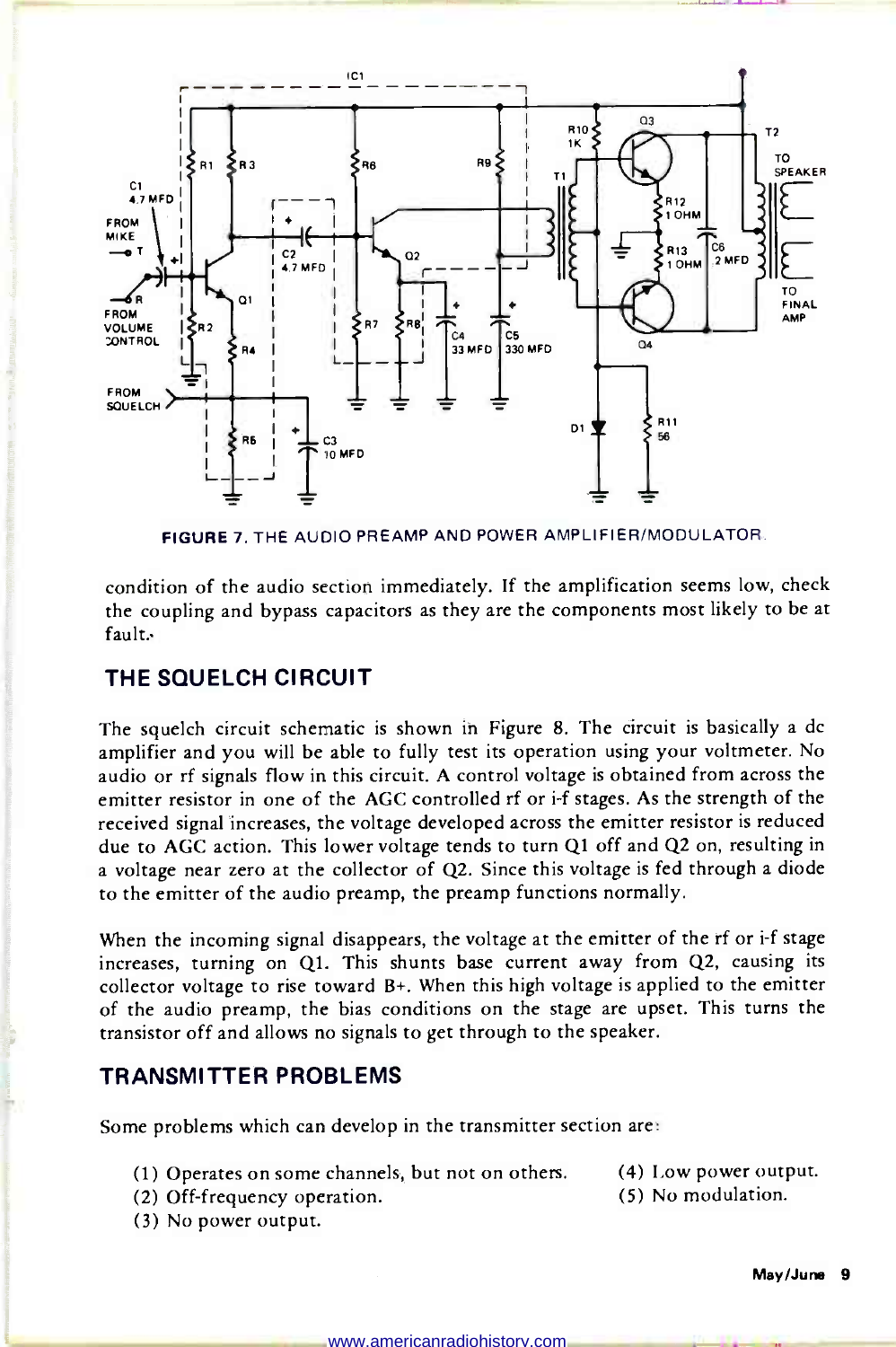

FIGURE 8. SQUELCH CIRCUIT.

#### THE TRANSMITTER OSCILLATOR

A diagram of the oscillator will not be given, since its operation is essentially the same as the receiver oscillator. Operation of some channels but not on others again indicates a bad crystal or dirty contacts on the channel selector switch, just as it did in the receiver section. Off-frequency operation is caused by a bad crystal. Install a new crystal and check for the correct output frequency using a frequency counter having an accuracy of ±0.0025% or better.

#### THE TRANSMITTER DRIVER AND FINAL AMPLIFIER

A schematic of the transmitter driver and final is shown in Figure 9. A buffer stage is not shown, but is usually included between the oscillator and the driver stage,  $Q1$ .

Low power output is usually caused by poor alignment of the transmitter section or a bad transistor. Measure the voltages at each transistor and compare the measurements with those given in the manufacturer's service information. Some manufacturers include rf voltage measurements which are helpful in determining whether a particular stage is amplifying the rf signal sufficiently.

A complete absence of power output can be caused by almost any stage in the transmitter. If you do not have an rf probe for your voltmeter, you can check for the presence of a signal in each stage by using a second CB radio as a test receiver. Use a short length of coax between the test receiver and the stage you are checking. Bare the center conductor for about 2 inches and solder the free end to the cable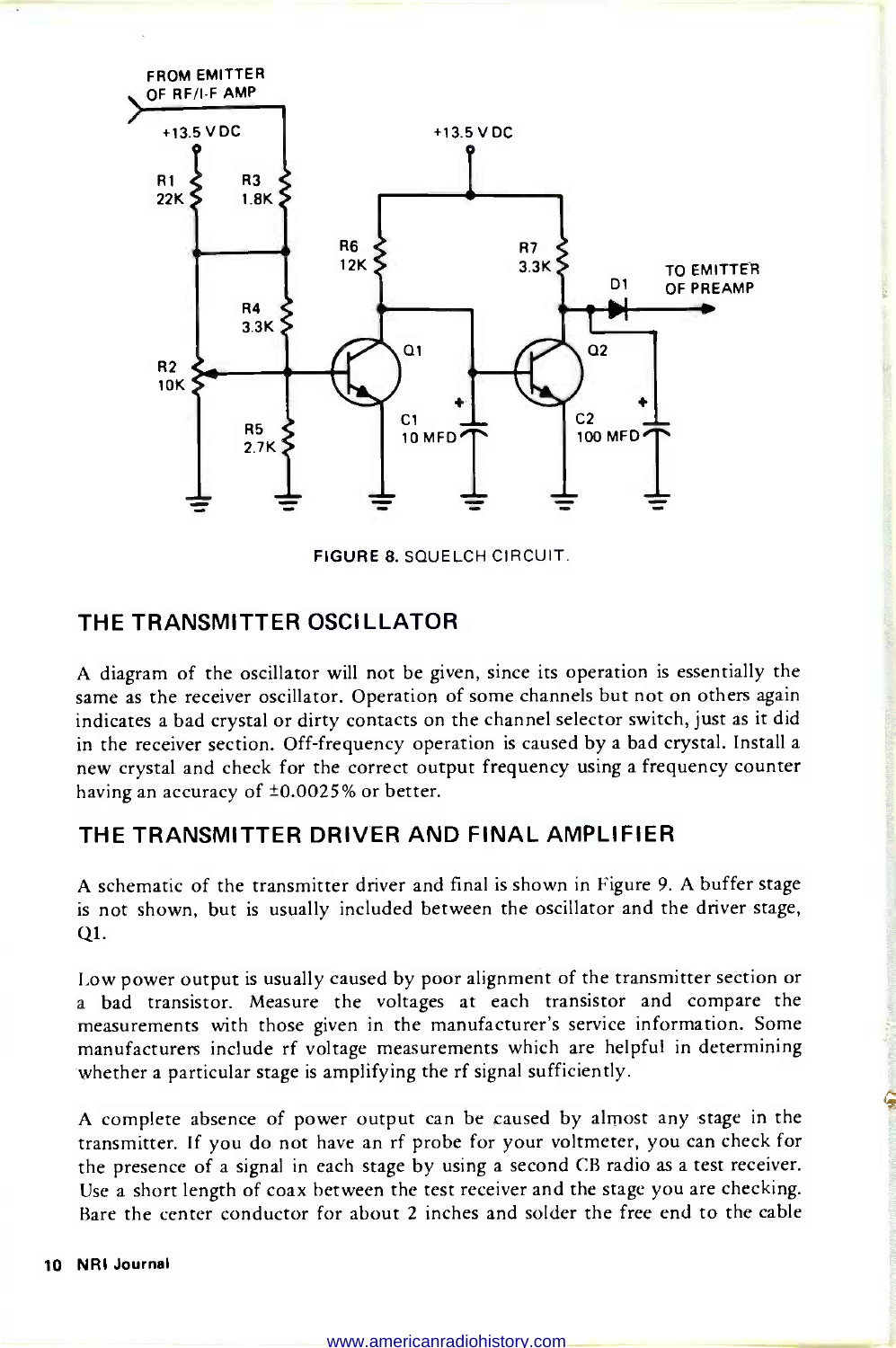

FIGURE 9. TRANSMITTER DRIVER AND FINAL AMPLIFIER.

shield to form a loop. Place the loop near the output of each stage and listen or check the S-meter for the signal.

The problem of no modulation is caused by a fault located in the mike, audio section or modulator transformer. Notice in Figure 9 that the B+ voltage for the driver and final is supplied through a winding on the modulator transformer. If the unit you are working on has a PA mode, you will be able to check the condition of the mike and audio stages as described earlier. If they are working properly, the trouble is caused by a shorted modulator winding on the power output/modulator transformer.

The information presented here was not intended to make you an expert in the maintenance and repair of CB radios, but rather to give you an idea of what is involved in this particular field. If it sounds interesting to you, you may wish to exclusively with CB radio has recently been added. The FCC Rules and Regulations, servicing procedures and equipment required, antenna types and installation of CB equipment is thoroughly covered. You perform several exper Johnson Messenger 123A, a 23-channel fully transistorized CB transceiver to demonstrate the operation of each circuit.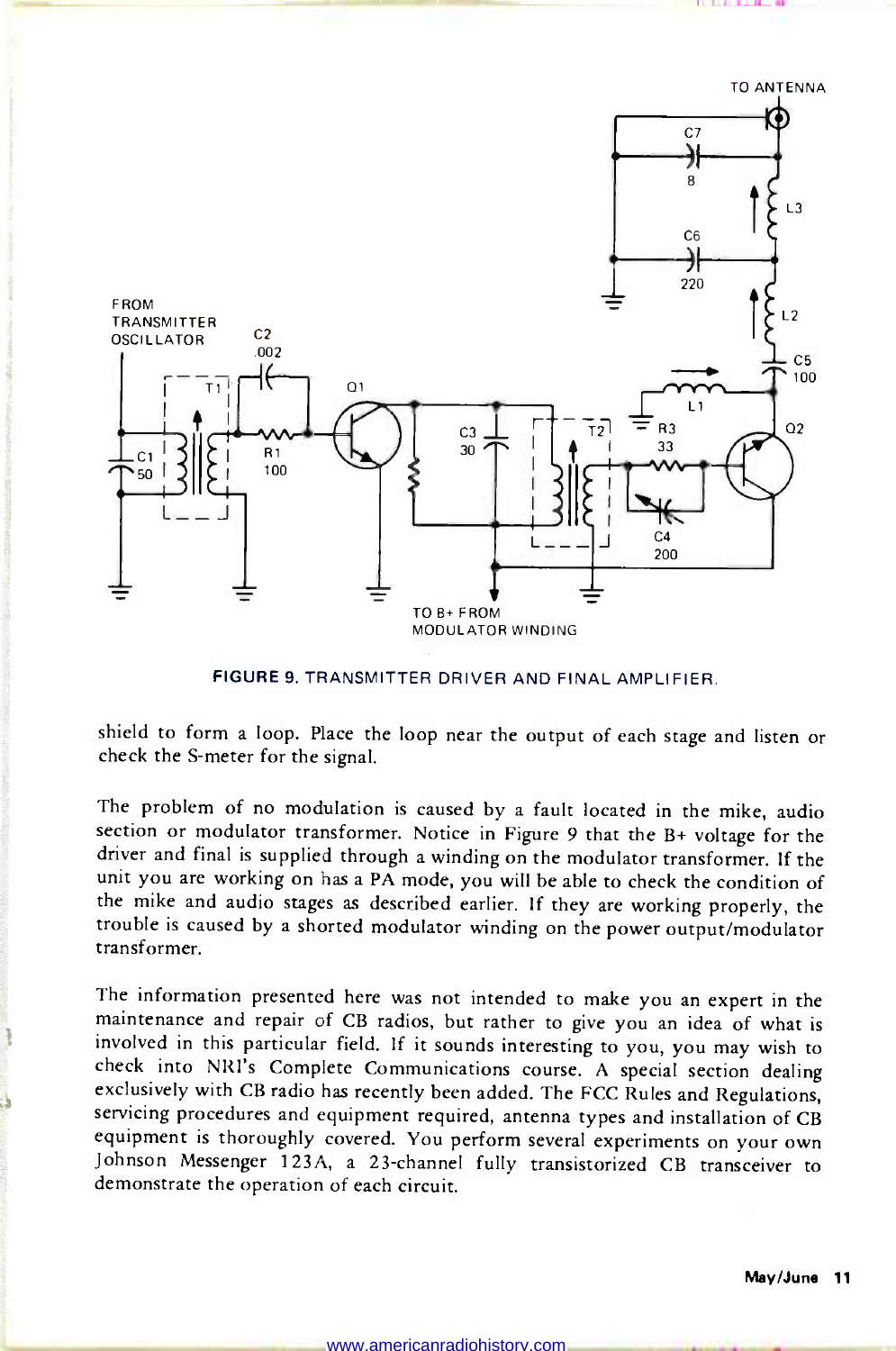

# Harold J. Turner, Jr.

First of all, just what is optoelectronics? Briefly, optoelectronics is the area of science in which the principles of electronics meet those of optics. As you know, optics is the science of light and vision. An optoelectronic device is an electronic component in which light production or light sensitivity is an important characteristic. Optoelectronic devices can be grouped into three general categories: devices which produce light; devices which are sensitive to light; and electrical isolation devices which use light as a coupling medium. Let's look at these three areas and see what types of optoelectronic devices are in use in modern-day electronic equipment.

#### LIGHT EMITTERS

Ttaditional electrically operated light emitters include incandescent lamps, where light is produced by the heating effect of an electric current in a filament, gas -discharge lamps, where light is produced by ionizing certain types of gas such as neon, and fluorescent lamps, where light is produced by bombarding <sup>a</sup>phosphorescent coating with electrons. When we speak of a light emitter in the modern sense, however, we are speaking of the light -emitting diode (LED). Just as its name says, the LED is a semiconductor diode which emits light when current is passed through it. Several LED's are shown in Figure 1.

Most present-day LED's emit a red light. The color of the light produced by a LED is a function of the materials and processes used in its fabrication; diodes emitting red light are the easiest and consequently the cheapest to make, and are therefore the most popular. However, even now green and yellow LED's are available, and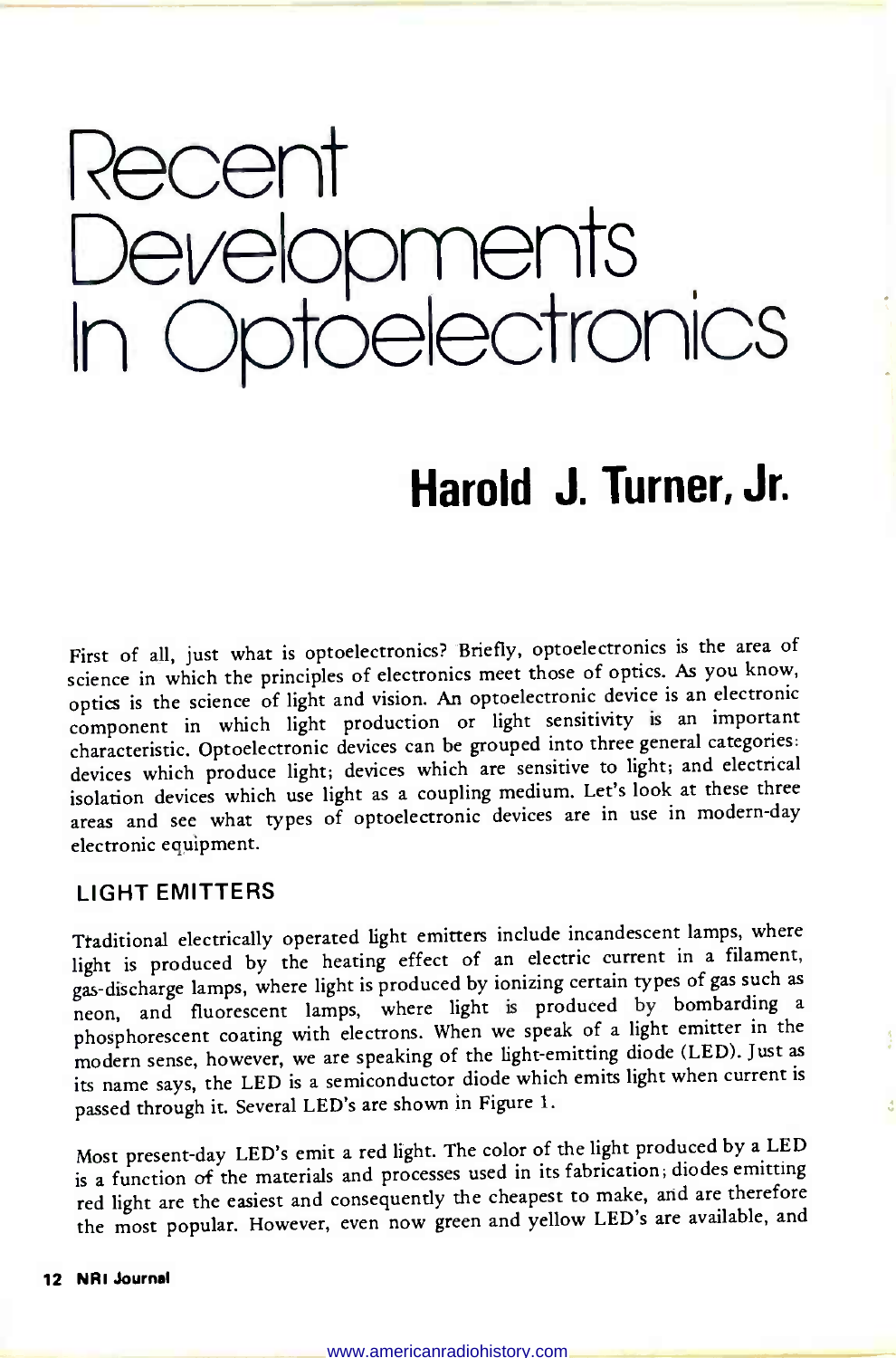

Shown actual size.

FIGURE 1. AN ASSORTMENT OF LED DEVICES.

within a few years may be priced competitively with the red emitting types. In addition to those LED's which emit visible light, there are those which emit infrared radiation, which is still a form of light, even though it is not visible to the human eye. Such LED's are used in optical coupling devices and in optical communications systems. Their output must be converted back to an electrical signal with a photosensitive device in order to be useful.



FIGURE 2. E-I CURVE OF TYPICAL LED.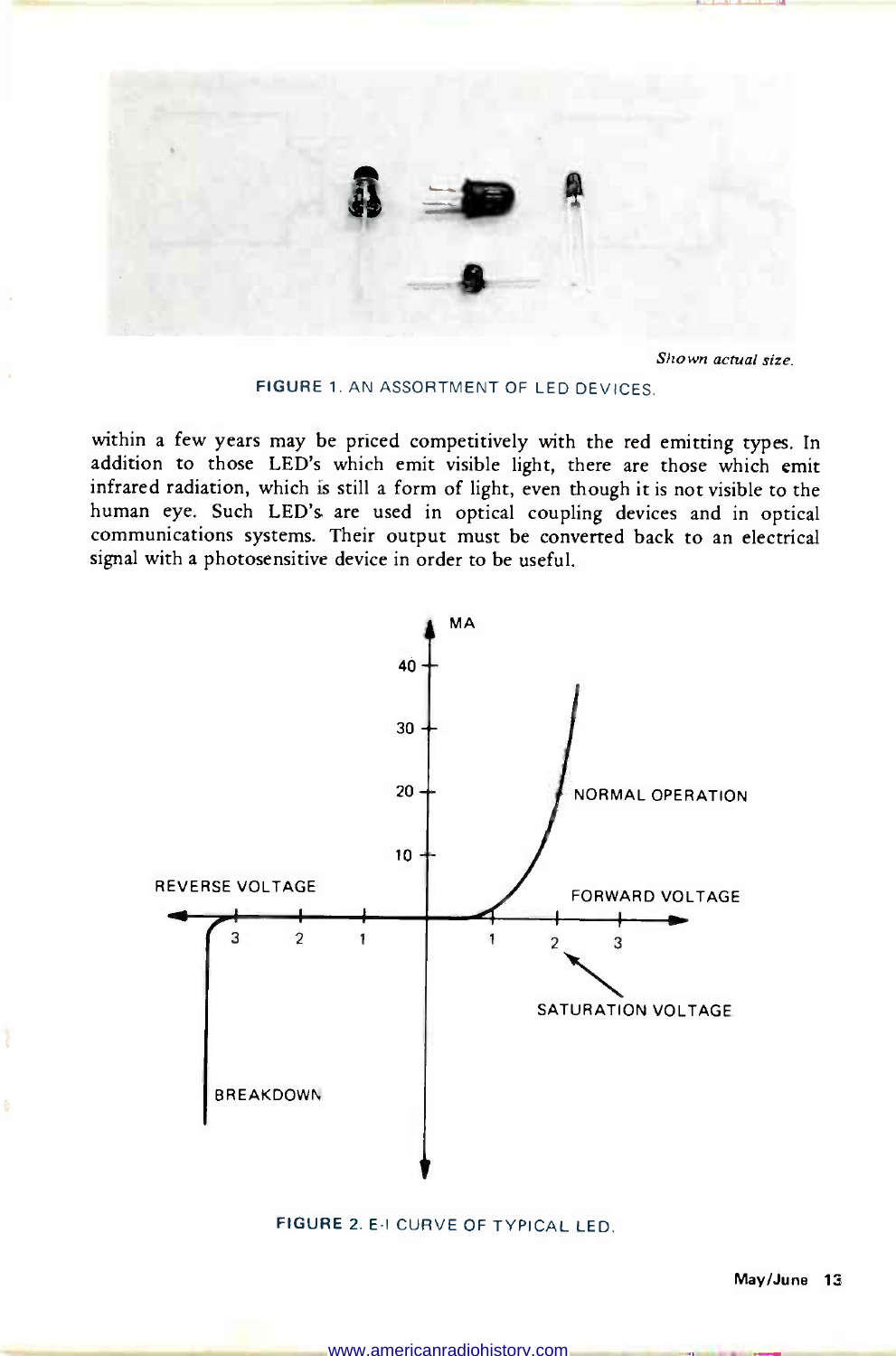

FIGURE 3. SOME COMMON LIGHT SENSORS.

Although the light -emitting ability of an LED sets it apart from the garden-variety diode, the electrical operation of the LED is very similar to that of an ordinary silicon diode. Figure 2 shows the voltage -current relationship in a typical LED. All LED's emit light only when the diode junction is forward -biased. Light output is directly proportional to current through the device in the forward direction. The typical LED diagrammed in Figure 2 has a saturation voltage of 2.0 volts, and is shown operating at a forward current of 20 milliamperes.

Since the LED is a current -operated device, it cannot be connected directly across <sup>a</sup>source of voltage, or current will be excessive and the diode will quickly self-destruct. Some means of current limiting is essential. Usually this is simply <sup>a</sup>resistor connected in series with the LED. For example, if the diode of Figure <sup>2</sup>were to be operated from a 5-volt source, 3 volts would have to be dropped across the current -limiting resistor, at a current of 20 milliamps. Using Ohm's law  $(R = E/I = 3/0.02)$ , we see that the resistance would have to be 150 ohms.

LED's, or solid-state lamps, as they are sometimes called, have many advantages over older types of lamps. Among these are virtually unlimited life, high efficiency, narrow spectral range, and extremely fast turn -on and turn-off times. This last advantage becomes a particularly important one when it comes to optical coupling devices.

#### LIGHT-SENSITIVE DEVICES

Older types of photosensitive electronic devices include photomultiplier tubes and photoconductive cells (sun batteries). In the world of modern electronics, however,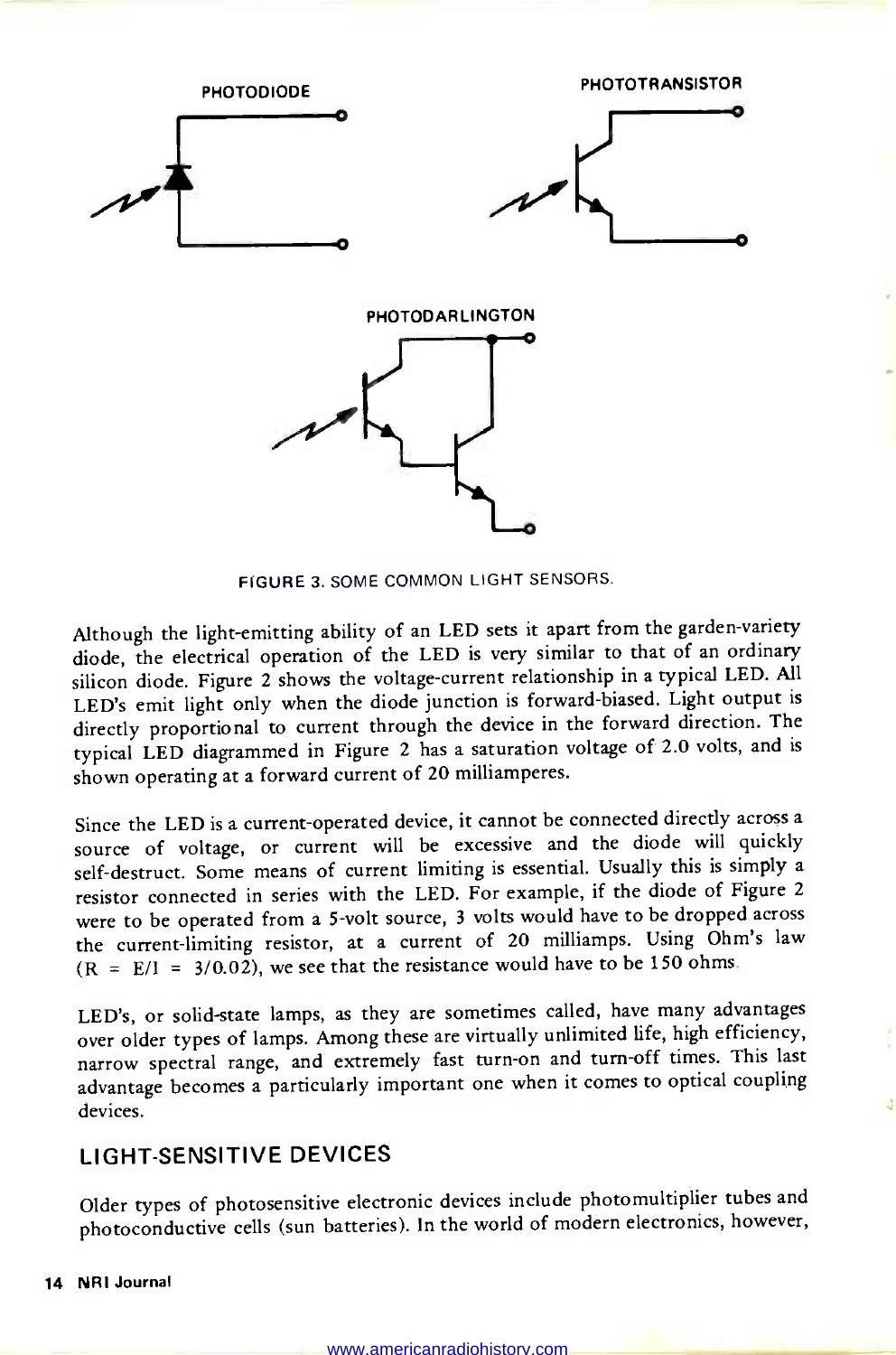when we think of photosensitive devices, we think of such things as photodiodes, phototransistors, and photodarlingtons. Some manufacturers even make such things as light-sensitive FET's and SCR's. The three most popular types of light sensors are shown in Figure 3. Each type has its advantages. In general, the higher the efficiency, or amount of output for a given input, of a photodetector, the slower is its speed of response. For example, the photodiode is the fastest of the three devices shown, with speeds in the 0.01 -microsecond range, but its efficiency is very poor. Several stages of amplification are usually necessary before the signal can do useful work. The photodarlington has high gain, but it suffers from slow response, typically on the order of 50 microseconds. The phototransistor is the most popular of the three, as it offers good efficiency with moderate (1 -microsecond) speed.

The photodetectors mentioned here can be used as a sensing element in industrial process control equipment, or as a motion detector in a burglar alarm system, in much the same way as older light-sensitive devices are used. But because of the high speed of response of these photodetectors, they are also useful in handling signals up into the megahertz region, either as a part of an optical isolator, or as the receiving end of an optical communications system.

#### OPTICAL COUPLERS

ť

Now that we have briefly discussed the properties of light-emitting and light-sensing devices, let's put the two of them together into a single device: the optocoupler, or opto-isolator, as it's sometimes called. Figure 4 is a photograph of a typical optocoupler. The particular device shown is in a six -lead dual-inline package, roughly half the size of a standard dual-inline integrated circuit. Two of the pins along one side are connected to an internal LED, the third pin is unconnected, and the three pins on the opposite side are connected to a phototransistor. In some applications a connection is made to the base of the phototransistor for biasing purposes, but the base lead is usually left unconnected.

There are many applications in modern electronics where high- and low-frequency signals must be passed from one circuit to another while maintaining isolation between the two circuits because of operating voltage levels or grounding problems. One example would be in a data link between two pieces of digital equipment. Transformer or capacitor coupling are useless because they will not allow passage of extremely low -frequency signals. But the optocoupler has frequency response all



Shown actual size

FIGURE 4. A TYPICAL OPTOCOUPLER.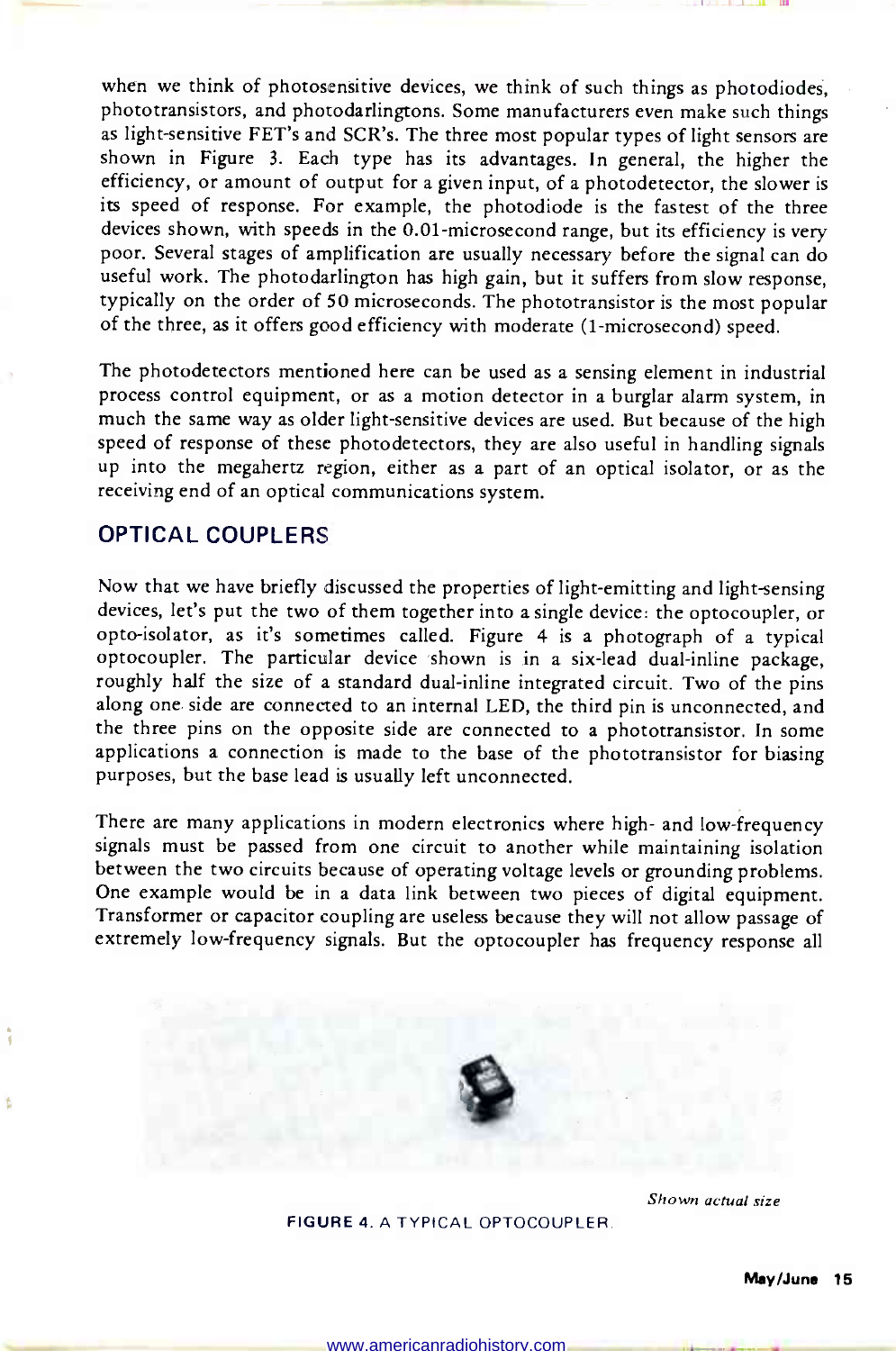the way down to dc. In other words, if the LED is on, the phototransistor is turned on, and will remain so indefinitely, as long as the input LED is on.

Another example would be the coupling of blanking pulses from the low -voltage signal circuits of an oscilloscope to the high -voltage CRT circuits. Since a square wave must be passed, good response is needed at both very low and very high frequencies for faithful reproduction of the input signal. And, since there may be 2000 volts or more difference between the two circuits, isolation is a must. The tiny device shown in Figure 4 can be operated at voltages up to 2500 volts.

In this article we have attempted to bring you up to date on what's going on in optoelectronics. For more information on this fascinating subject, we suggest LED Circuits and Projects by Forrest M. Mims III. This Sams book, #21006, is available for \$4.95 from NRI's Conar Division, or from any Sams dealer.

# 1974 GERNSBACK AWARD

Once again NRI will cooperate with RADIO -ELECTRONICS Magazine in making an annual scholarship award of \$125 to a deserving student currently enrolled in NRI. The award will be applied toward furthering the selected student's education in electronics. NRI is one of eight home -study schools chosen to perpetuate the scholarship established by RADIO-ELECTRONICS in memoriam to Hugo Gernsback, its founder and <sup>a</sup>notable pioneer in electronics. In addition, through the generosity of RCA Electronic Components, there will be an award for the second most deserving student from each of the schools, an RCA Service Special VOM.

If you wish to nominate a student for this award (and you may certainly nominate yourself), send a letter outlining the reasons for your choice to:

> Gernsback Award National Radio Institute 3939 Wisconsin Avenue Washington, D.C. 20016

Entries must be postmarked by May 31, 1974 to be considered. A panel of judges chosen by NRI will select the winner, and their decision will be final. (Sorry, previous winners of the Gernsback Award do not qualify for the 1974 awards.)

Written notification will be sent to the winner and announced in the September/October issue of the Journal.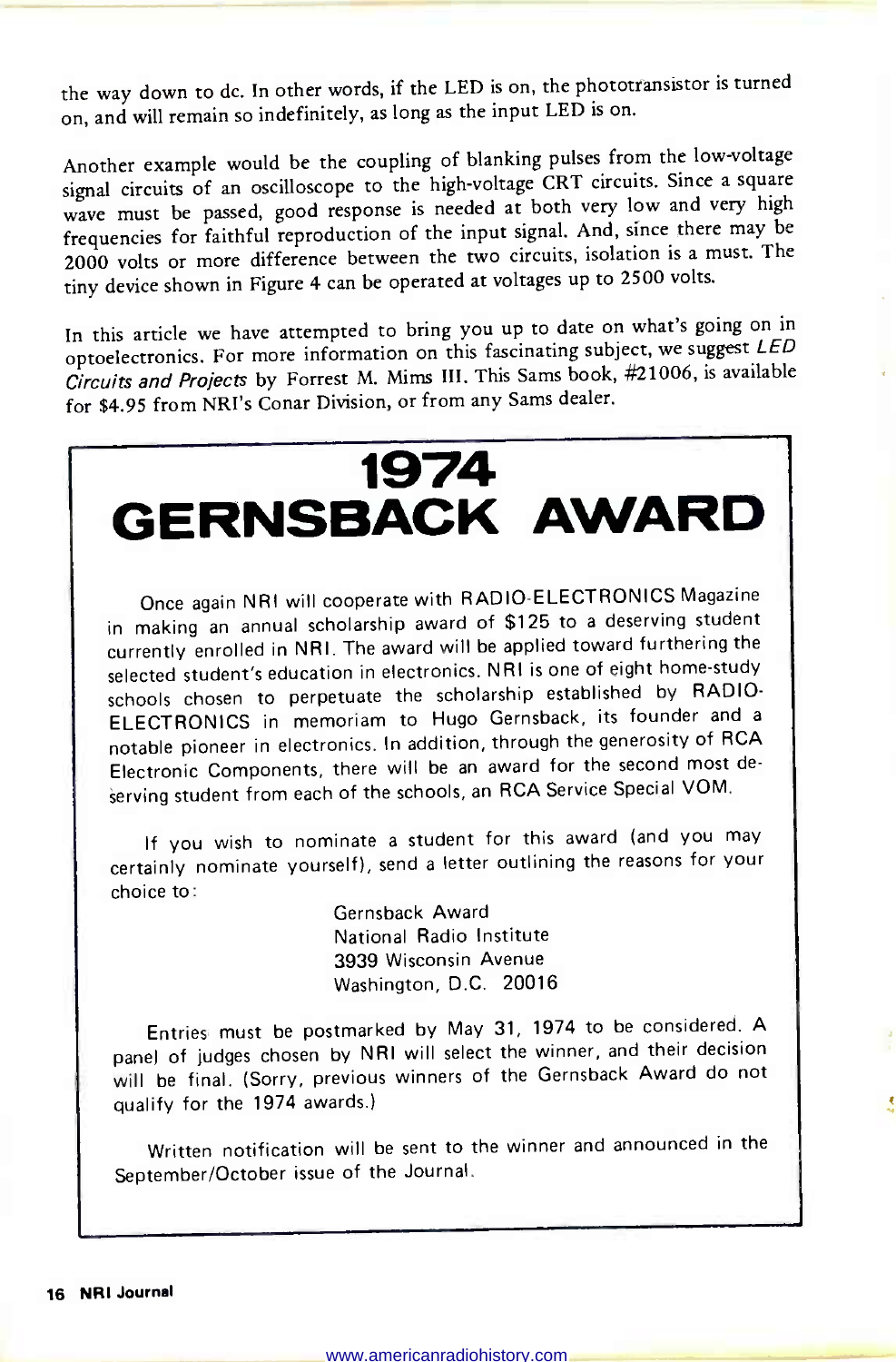# Student Wins Prize In Illinois Competition

With certainly one of the most mod ern and unique science fair entries in recent times, NRI student Douglas Dudek has captured top honors in the electronics division of the sixteenth annual terns, including such special effects as Industrial Education exhibit held at Northern Illinois University.

Douglas, who was competing against 772 individual student entries from <sup>61</sup> vocational schools in Illinois, received his awards for his original design and con struction of an audio synthesizer.

The synthesizer, which is composed of 24 separate electronic panels, can pro-

duce electronic musical notes by use of a standard piano keyboard, or by patching the panels can produce an almost unlimited variety of electronic tone patthunder, drum rolls, and a helicopter in flight.

Douglas, who is from Peru, Illinois, was attending the LaSalle-Peru Area Vocational center at the time of his award. An A student in NRI's SEA course, he has since accepted a position with the Westclox Division of General Time Corporation.



NRI student Douglas Dudek and his prize-winning audio synthesizer.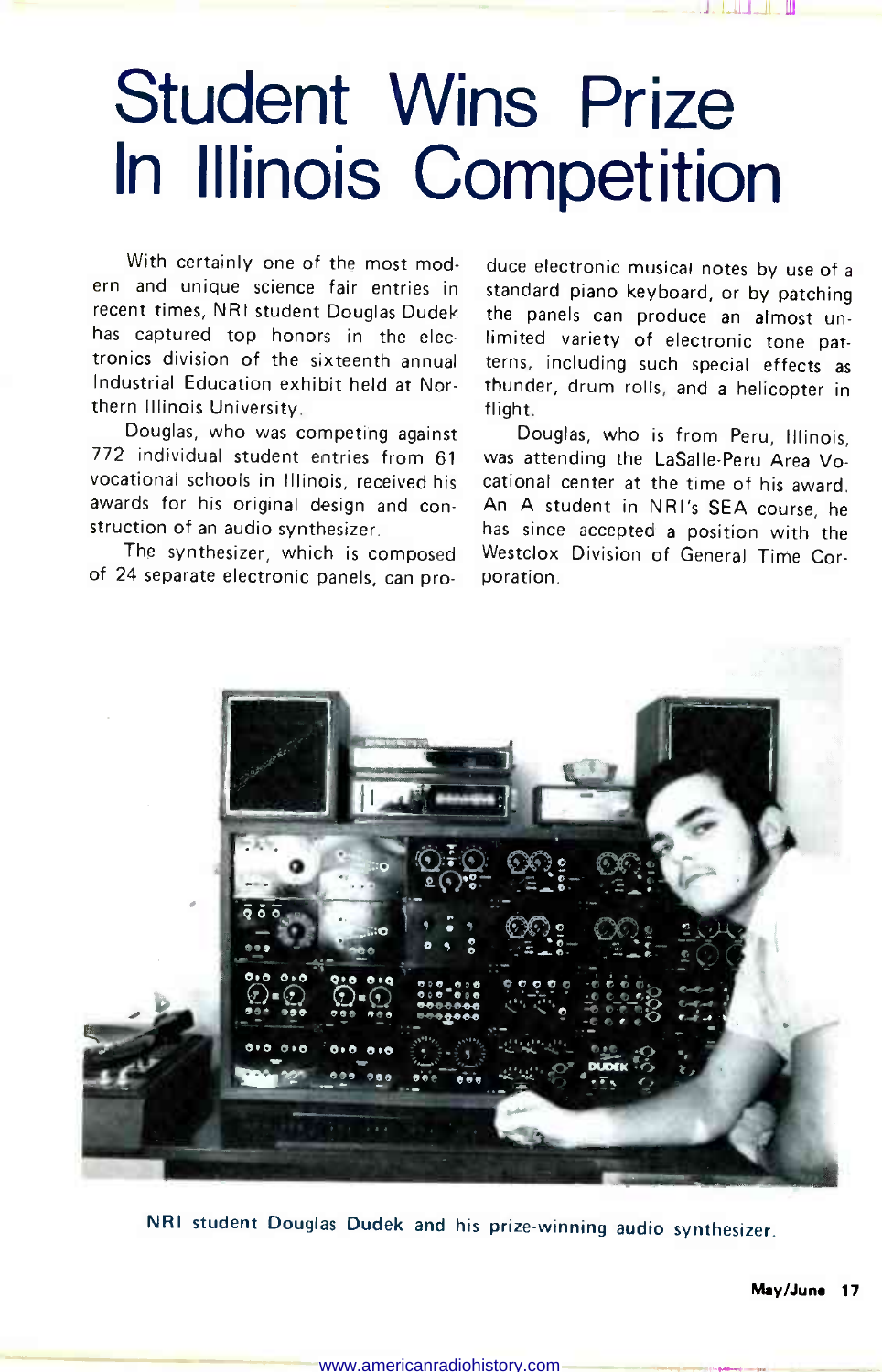

### HAM NEWS



By Ted Beach K4MKX

<sup>I</sup>have had quite a few letters from you people on the COS/MOS keyer I wrote about some time ago. No one has so far said that they have built one, but lots of you have said you would like to, and how about some more information on the keyer paddle? Okay, here goes.

As I mentioned some time ago, the basic keyer paddle that I dreamed up is a dual lever unit that is really not needed for the simple keyer. The dual lever is required only with the so called "iambic" keyer or one which has dot and dash memories. At any rate, this type of paddle works well with the COS/MOS keyer, and it is very simple to put together. I don't think that <sup>I</sup>would be inclined to try using it with any other type of keyer, because the contact resistance could be a little high. With the COS/MOS ICs, however, the contact resistance is no problem whatso ever. In fact, I can put dry fingers across the contacts and rip out perfectly readable code (body resistance runs about 100 K to 470 K).

The diagram in Figure 1 is an exploded view of the dual lever paddle. There are four 6-32 screws, some flat washers, a couple of pieces of paper clip, some 6-32 nuts, a piece of perf-board for the base, and two lengths of double-sided circuit board. I have not put any dimensions on the sketch because none of the dimensions is critical. The first unit I built went together by intuition.

A good starting point for the paddles themselves is about half the size of <sup>a</sup>



FIGURE 1. EXPLODED VIEW OF DUAL LEVER KEYER.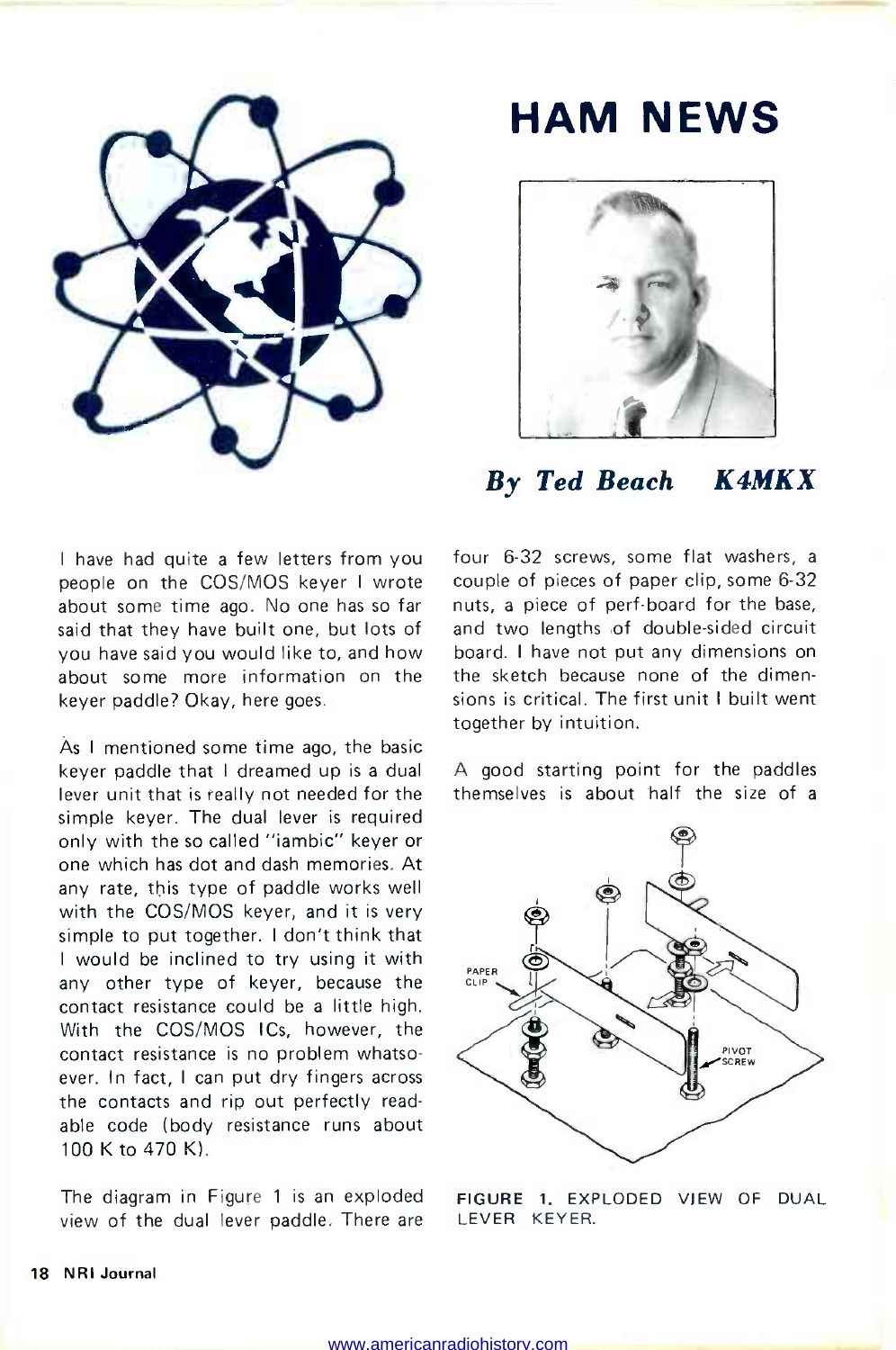doctor's tonque depressor - about  $5/8$ inch high by about 3 inches long. The two center screws will have to be longer than the width of the paddles plus the thickness of two 6-32 nuts (about 1/8 inch). You will have to make a slot in both the paddles that will freely pass a standard No. 6 flat washer. This is easily done by drilling a series of small holes through both paddles together and then sort of "worry" the holes into a slot.

Drill a small hole in both paddles near the slot and solder a "jumper'" wire in each hole to connect the two sides of the circuit board together. This will allow the pivot screw to serve as the paddle "common" terminal.

Put the washer in the slots and slide the assembly down over the pivot screw (the one on the right in the figure) as you hold the two paddles together. When they are in the proper position, they will rest against the two center screws and the washer will prevent any back and forth movement. Lightly tie a small length of a cut rubber band around both paddles between the two screws. Don't tie this too tightly or the paddle movement will be too stiff. You will have plenty of adjustment range for the keying tension build paddles, and each one has been different!<br>Without tieing the band tightly and All of them work, though, and the last without tieing the band tightly.

Lightly screw 6-32 nuts onto the two center screws to hold the paddles on the screws. The paddles should be free to move. You can lock the nuts in place by putting a bit of rubber cement on the threads. This will come off easily if you ever need to disassemble the paddle.

Now assemble the dot and dash contacts on the two outer screws as shown. I use two No. 6 flat washers, two 6-32 nuts and a half paper clip for each set of contacts but even a length of hookup wire would do for the contact. Adjust the two nuts so that the contact wire (or paper clip) is



#### FIGURE 2. COS/MOS KEYER BUILT INTO TRANSISTOR RADIO CASE.

about even with the center of the paddle. You can easily vary the contact spacing by moving the wire in and out, then tighten the nut to lock it into position.

You adjust the tension of the paddles by moving the rubber band toward or away from the pivot screw  $-$  away to increase, toward to decrease. You should adjust the contact spacing and tension together for the "feel" that you like.

And that's about it. I'm sure that you can do a much better job than I on this "mechanism" as I am the world's worst mechanic. Anyway, I have built three paddles, and each one has been different! one took exactly 15 minutes to build.

You might be interested in the Mark II keyer I mentioned in the first article on the keyer way back when. I'm not going to include the schematic as I have not laid out a circuit board for it yet. The one model I built (after the breadboard stage) fit very nicely into the case of a defunct portable transistor radio as you can see in Figure 2. The radio furnished the sidetone speaker, cabinet and battery, as well as a board to mount the parts on. I took off all the radio parts and ground the foil off of the circuit board. All of the parts are "hard wired" with tiny hookup wire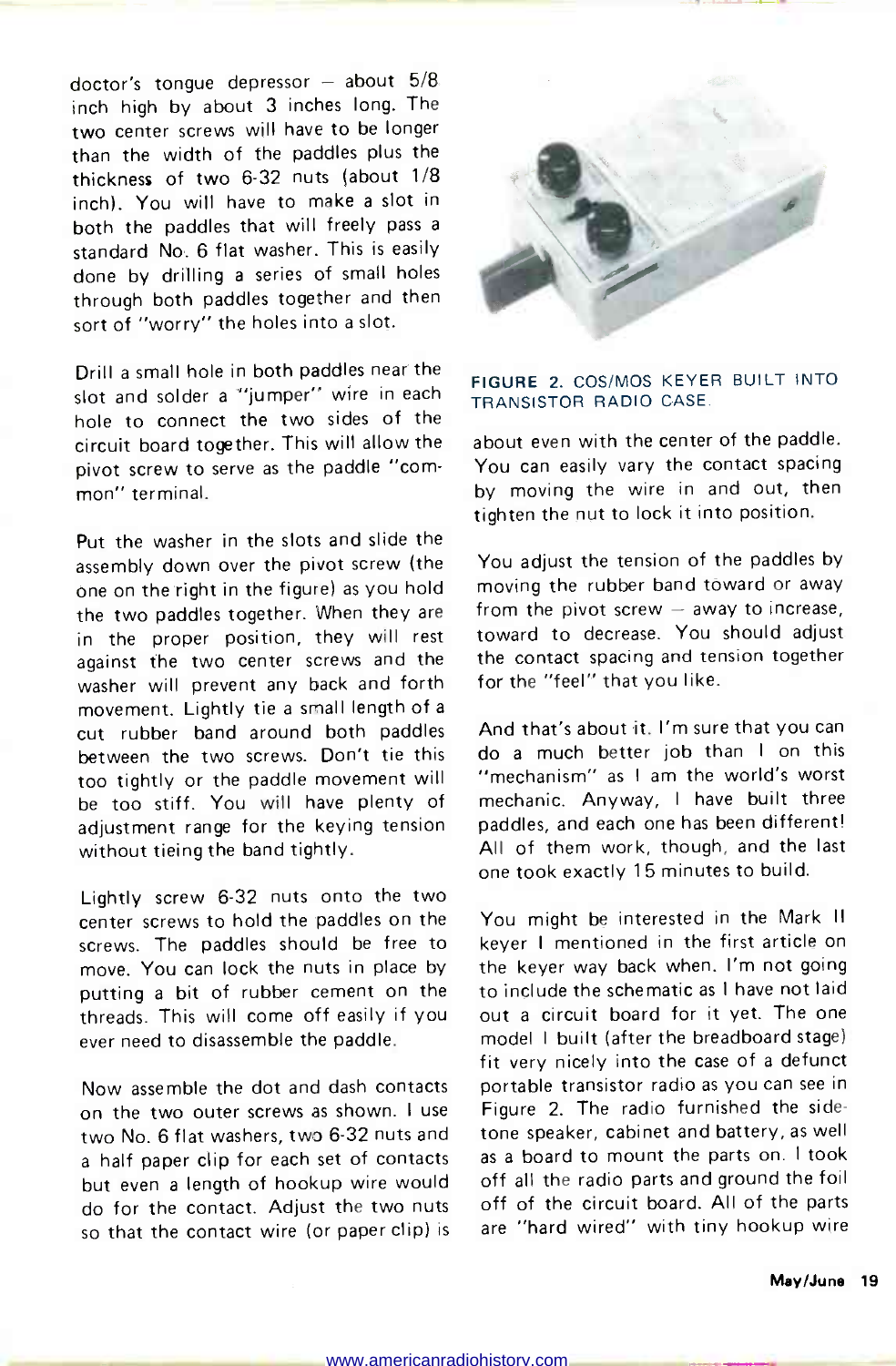on the underside of the circuit board. I don't recommend this practice as it can be very exasperating!

Figure 3 shows the inside of the unit. Perhaps you can get a better idea of how the keyer paddle goes together from this figure. As you can see, it all fits inside quite snugly (you should see the other side of the board!).

You might notice that I have shaped the paddles on this keyer somewhat differently from the shape shown in Figure 1. This was necessary because of the limited space inside the radio case. Also you may see that I removed the foil from the paddles on the outside of the radio case. This was done to avoid contact with the keying voltage present at the common (paddle) terminal when connected to my Ranger which is grid block keyed. By doing this, there is no exposed electrical part on the keyer.



#### FIGURE 3. INSIDE OF THE KEYER.

<sup>I</sup>have just about finished laying out the foil pattern for this keyer on a circuit board that should be small enough to fit inside most similarly shaped transistor radio cabinets. When it is complete, perhaps I will run it here in the column for you to use. There is no provision on this unit for an adjustable tone control. This is because there just isn't any room for

| Harry           | WB2MDX              | A              | Woodstock NY             |
|-----------------|---------------------|----------------|--------------------------|
| Pat             | WN2NNP              | N              | Forest Hills NY          |
| H.J.            | WB4GRL              | A              | Hilton Head Island SC    |
| Jim             | WN5ITZ              | N              | Gliddings TX             |
| Doc             | W5WBY               | $\blacksquare$ | Lamesa TX                |
| Dale            | WN6BYS              | N              | Sacramento CA            |
| Louise          | WB8JIB <sup>*</sup> | G?             | <b>Yellow Springs OH</b> |
| Sister Marjorie | WN8OUD              | N              | Cincinnati OH            |
| Darwin          | K8PLZ               | ÷              | Flint MI                 |
| John            | WN8QWZ              | N              | Rochester MI             |
| Jim.            | WB8IEH              |                | <b>Ishpeming MI</b>      |
| Hal             | WN9LJR              | N              | Henry IL                 |
| Gary            | <b>WNØLUW</b>       | N              | Minneapolis MN           |
| Lloyd           | <b>WNOMDG</b>       | N              | O'Neill NE               |
| Carlos          | WP4DSY              | N              | Rio Piedras PR           |
| John            | WB4QID              | G              | Lakeland FL              |
| Charlie         | WB5FZJ              | E              | Leesville LA             |
| Mike            | W6DYC/7             |                | LaGrande OR              |
| Edwin           | WA6WNI <sup>*</sup> | A              | Sacramento CA            |
| <b>Bob</b>      | WB8BOR              |                | Westlake OH              |
| Lou             | WNØIYC              | N              | St Paul MN               |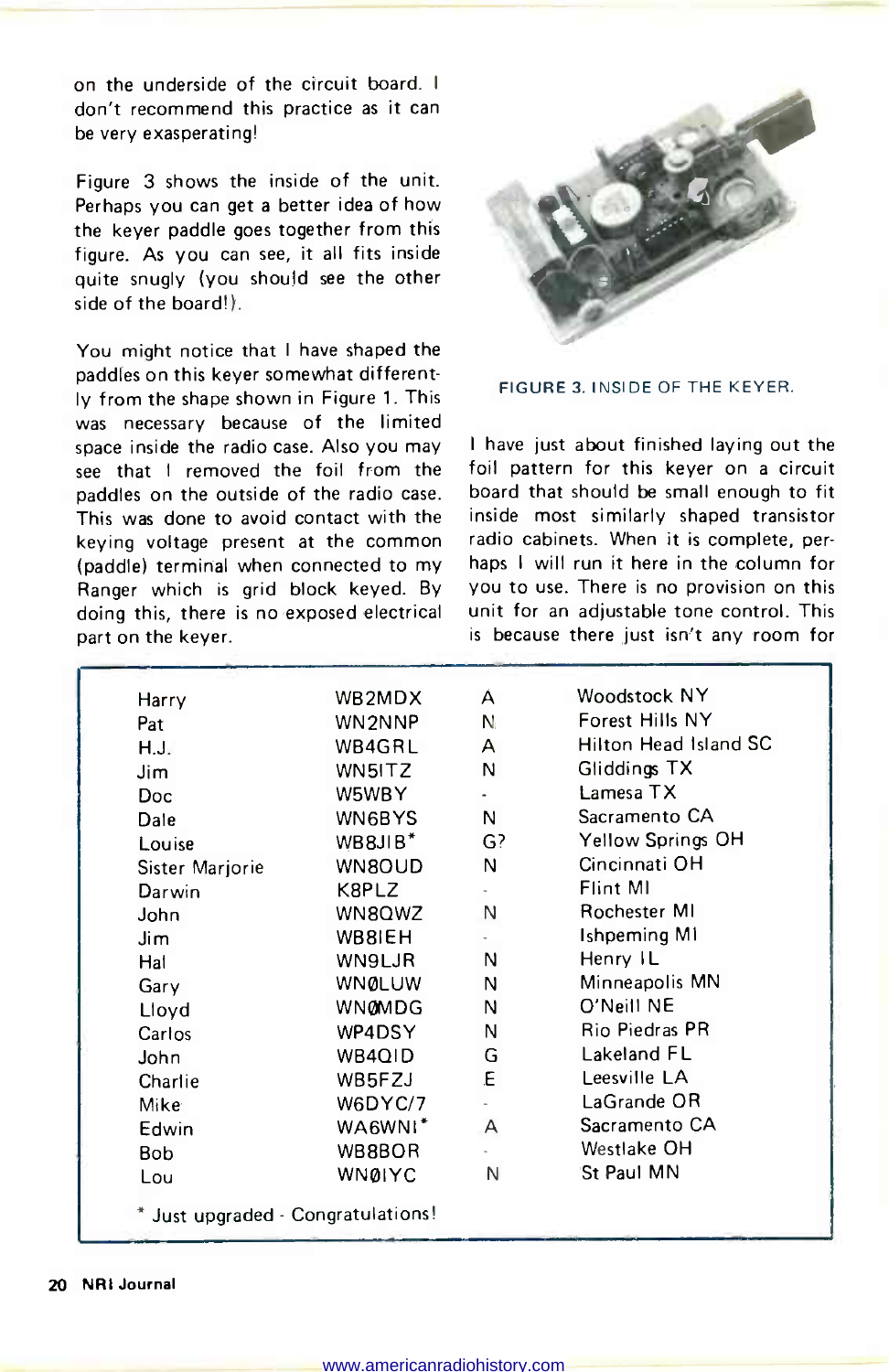three controls in such a small enclosure (speed, volume and tone). It is an easy matter to select a fixed resistor to produce a pleasing tone output.

Now, let's see who we've heard from WB4QID noince last time. As usual those listed first mentioned since last time. As usual, those listed first are students and graduates of the NRI Amateur courses.

In addition to those people in the list I also received a note from a CBer (who hopefully is going on to better things) and a QSL from a CREI student! Oh, well.

<sup>I</sup>have rambled on so long about my pet project this time that there is very little room left to include the comments passed along by some of the above. There were a couple of questions on the keyer, which <sup>I</sup>

hope this article has answered, and some other questions which I will answer personally when I can get a couple of minutes to dash off a note.

WB4QID notes that he was the one  $\parallel$ in the January/February column as having passed traffic to my daughter who did not quite understand what it was all about. Thanks, John, I always hate to have unsolved mysteries on my hands!

Next time we'll have more room to pass along your news and views. For now we'll say 73 and thanks for all your nice notes. Be sure to look over the Ham Adsremember, they're free.

CUL

 $Ted - K4MKX$ 



WANTED: One No.12 or WD12 tube, one No.112 or 71A tube, Rider's manuals I, II, III, IV, V, VII, VIII. Contact J.B. Clay, Box 456, Oxford, NC 27565.

FOR SALE: Knight T-60, \$50. Heath HR -10B, \$75. Heath code practice oscillator and key, \$8.50. Heath GR -54, \$80. Heath GW-21 A, \$27.50. All have manuals and will ship within the continental U.S. Contact Richard Tieskotter, Route 1, Lawler, IA 52154.

### A REMINDER...

For your own protection, please do not send cash to NRI when making your tuition payments or CONAR remittances. Send your payments by check, draft, or postal money order. This will ensure against the loss of your remittance and will provide you with a record of your payment.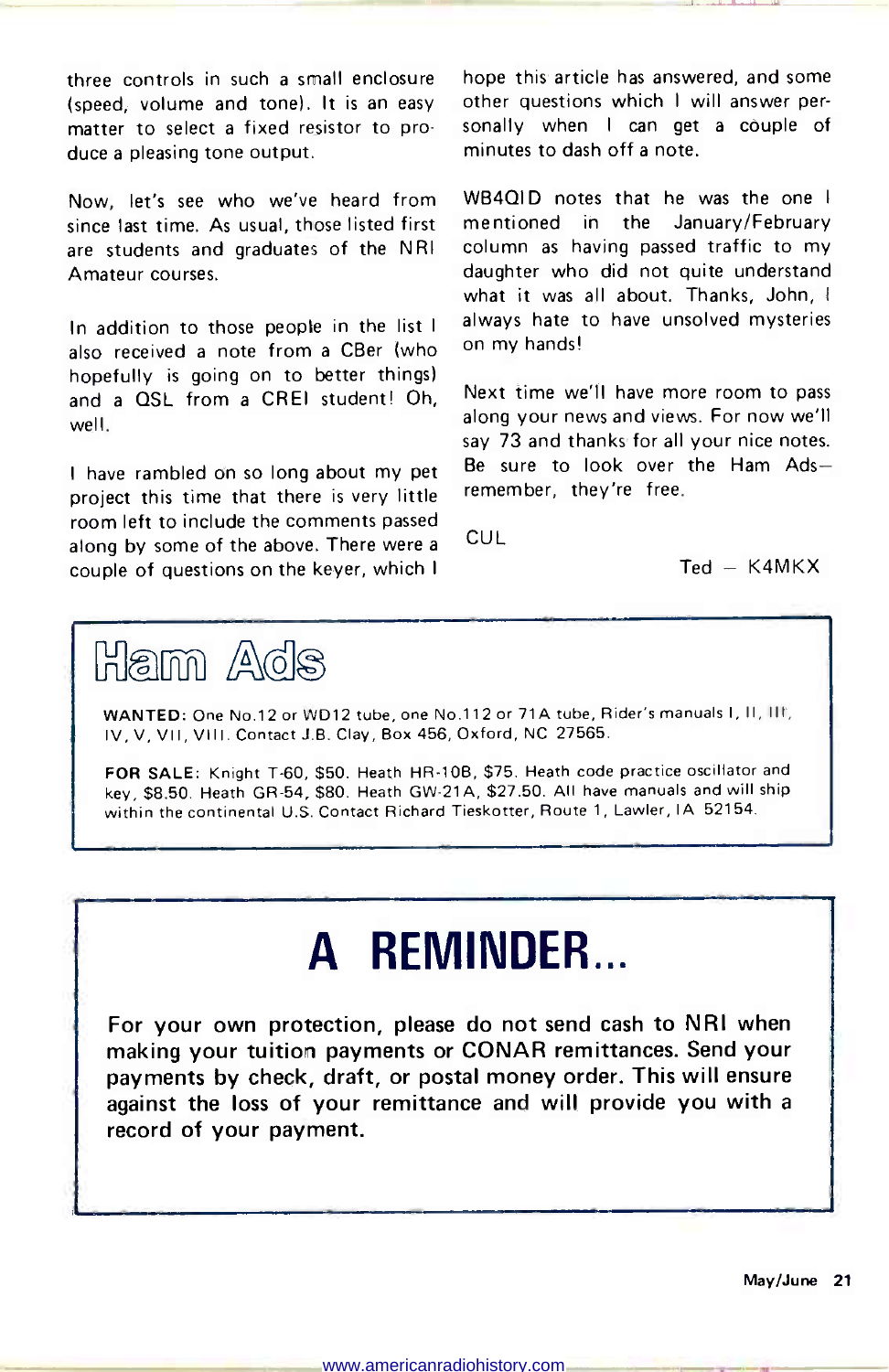# NRI HONORS PROGRAM AWARDS

During the months of January and February, 1974, the following NRI graduates received, in addition to their NRI electronics diplomas, CERTIFICATES OF DISTINCTION under the NRI Honors Program for outstanding grades throughout their NRI training. This distinction is made part of their permanent NRI records and appears on all transcripts of records<br>requested. NRI worldwide leadership in electronics training is represented by these outstanding graduates from almost every area of the United States, from Mexico and<br>Canada, and other foreign countries.

#### WITH HIGHEST HONORS

Donald Heslop Andrews, Victoria, BC, Canada

Hugh F. Barlow, Titusville, FL Roger L. Blakley, Platte City, MO Medford E. Conley, Portsmouth, NH Louis Dalessandro, Succasunna, NJ Ronald H. Dunigan, Fairborn, OH Alfred Joseph Garcia, Buena Park, CA Richard W. Giard, Lee, MA David M. Haerle, Edwards, CA Steve J. Halmo, Cupertino, CA Douglas C. Hewitt, Livonia, MI Thomas Hulehan, Southboro, MA Alex V. Kurian, Bel Air, MD Roger C. Laudati, Annandale, VA Robert D. McClaren, Orient, OH Clarence L. Monta, Basking Ridge, NJ Carry H. A. Naepflein, Smithtown, NY Larry Platt, Landmark, MB, Canada Lewis E. Prine, Birdsboro, PA Phillip E. Redman, La Grange Park, IL William Dean Smart, San Diego, CA Richard Smith, Phillipsburg, NJ N. Unalp, Sparta, NJ Daniel R. White, Ocean Springs, MS Harold W. Wilder, Mississauga, ON, Canada John A. Wildi, Jr., Reynoldsburg, OH Norbert Martin Wilson, Laborie St. Lucia West Indies

R. E. Yake, Wappingers Falls, NY

#### WITH HIGH HONORS

Donald Abernathy, McAllen, TX Ira C. Adams, Bristol, WV Richard J. Adams, Sr., Peekskill, NY Floyd F. Austin, Jr., Fairbanks, AK Gene R. Bailey, Newark, OH Raymond Benjamin Bass, Reno, NV Robert J. Bedow, Pacific Grove, CA Ronald B. Beeson, Woodsfield, OH John A. Bisson, Burlington, VT

Raynold C. Bondeson, Sterling, VA Jeff W. Booth, St. Louis, MO William C. Bradley, Jr., Dallas, TX James C. Brinton, Chalfont, PA Robert L Broene, APO San Francisco Vincent N. Bush, Manhattan Beach, CA Anthony J. Canterbury, Idaho Falls, ID Rosser W. Carey, Miami Springs, FL Carolyn E. Carter, Austin, TX Louis E. Charlton, Elyria, OH James J. Cloonan, Roy, UT James L. Counter, Thief River Falls, MN James Robert Dean, Jr., La Vale, MD James C. Diebold, Warren MI Richard Dirks, Lakeville, MN Loren L. Donley, Lena, MS V. J. Doran, Burbank, CA Donald L. Dukes, Fort Leavenworth, KS Trevor R. Earle, St. Petersburg, FL Carl E. Falconer, Scotia, NY Sydney S. Fleck, II, Albany, GA Edward J. Franczkowski, Baltimore, MD Jones W. Frazier, Jr., Birmingham, AL Bruce B. Fuller, Centereach, NY George Green, Grandview, MO Jack W. Hamlin, Huntington, WV Martin J. Hanlon, Maspeth, NY Lou Hannaford, Cape Girardeau, MO Ronald M. Hatfield, Cabin Creek, WV Carroll C. Hayhurst, Fountain Valley, CA C. Thomas Hectus, Louisville, KY Wallace D. High, Rockville, MD Milton J. Hocker, North Highland, CA James Hoffmann, Algona, IA Harry W. Horchler, Jr., Norfolk, VA Jerry R. Jenkins, Morganton, NC Harry H. Johnson, Jr., Woodstock, NY William J. Kaczmarczyk, FPO New York Carl R. Klager, Sonoma, CA Edward J. Knight, Peoria, IL John J. Kutz, Jr., Canton, OH William J. Lafond, Pascoag, RI James W. Lasswell, Richards-Gebaur AFB MO David Laukat, Oklahoma City, OK Michael LePera, Newton, NJ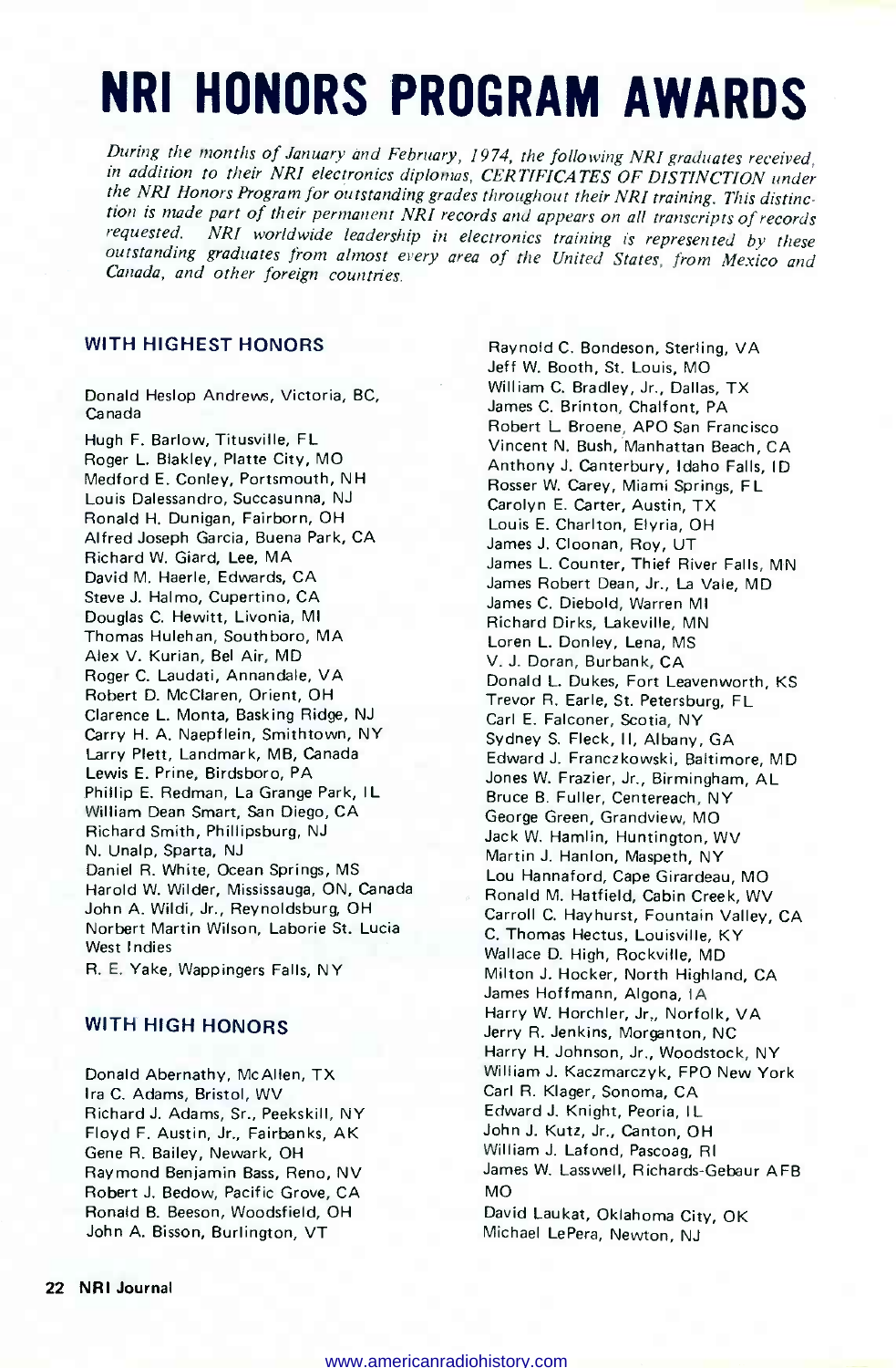Charles F. Letsche, APO New York Donald A. Lewis, APO New York David C. Liebergen, Green Bay, WI James W. Lusk, Camp Springs, MD Leon Madkins, San Angelo, TX Kevin R. Mahan, Warehouse Point, CT George Mamula, Washington, PA John Marrin, Wood-Ridge, NJ Ted Bert Mattinson, Codette, SK, Canada William K. McCoy, FPO Seattle, WA Thomas P. McCurdy, Hoffman Estates, IL Newton C. McFall, Jr., Chattanooga, TN Russell McWhinney, Jr., Front Royal, VA Herbert Mitschan, Petaluma, CA Ross E. Molzahn, Thatcher, AZ Thomas E. Moseman, Hampton, VA James F. Mutney, Lebanon, NH William H. Nichols, Rosemount, MN Paul E. Novak, Key West, FL Earnest W. Owings, San Angelo, TX William T. Paine, Jr., San Diego, CA Leonard T. Parish, Fullerton, CA Ross Pattershall, Hackensack, NJ David H. Perry, Newfane, NY Randall Lee Peterson, Rockford, IL Paul W. Powell, Electric City, WA Dennis Pramagioulis, Bronx, NY Walter B. Pritchett, Burton, SC Kenneth D. Rankin, Bellingham, WA William W. Riker, White Meadow Lake, NJ Harold A. Roach, Modesto, CA Jack Roberson, Rantoul, IL Earle L. Sanders, Lynn Haven, FL Kurt W. Schroff, Chicago Heights, IL Kurt H. Schuler, El Paso, TX Harry C. Shilling, Philadelphia, PA Raymond Silfa, Washington, DC Hank Smith, Albuquerque, NM John Soares, Ill, Yonkers, NY David P. Sopala, Taylor, MI Paul S. Spangler, Jr., Greenville, NC Harvey Jay Steinfeld, Rockville, MD Brett M. Stephens, Lynchburg, VA Billy E. Styles, Greenville, SC Gary N. Sylling, Wurtsmith AFB, MI Hugh V. Tate, Ill, APO Seattle John R. Theys, APO New York John S. Tuttle, Danville, CA Lawrence M. Vied, Aurora, CO James A. Walsh, Waltham, MA Wayne L. Walter, Marion, IA Miin-Nan Wang, Manhattan, KS Alvin D. Watkins, Doraville, GA Douglas G. Weaver, Theodore, AL Ivan F. Williams, Jr., APO New York David Woodin, Reno, NV Maria Cristina Yasakci, Montreal, PO, Canada Phillip E. Young, Marion, IN

#### WITH HONORS

Jerry A. Abee, APO New York Alan F. Anderson, Sr., Morton, MA Luther J. Ash, Woodbridge, VA Herbert R. Baehm, Middletown, NY Antonin Bartunekh, Toronto, ON, Canada Connie G. Bellah, Fort Worth, TX Thongchai Bhanukitsiri, Commerce, CA Earl Bigger, Lexington, VA Lynn H. Blakely, Bethany, OK Edwin L. Bobo, Parkton, MD James N. Bohner, Honolulu, HI Don R. Boucher, Milo, IA J. W..Bowles, San Antonio, TX Thomas E. Britton, APO San Francisco King D. BFoadnax, Jr., Statesboro, GA Giles E. Brown, Affton, MO John L. Case, Neah Bay, WA Robert E. Chaney, Signal Mountain, TN Wiley G. Clark, Virginia Beach, VA James R. Coleman, Washington, DC Billy B. Daniel, Albuquerque, NM Nicholas D'Aurizio, Batavia, NY Paul G. Davis, Carthage, TN Carl T. Dickerson, Lewisville, NC William K. Duckworth, Mount Vernon, IN Robert J. Duncan, Bethlehem, PA Daniel C. Egbert, APO New York Robert Edward Ehlers, Taylors, SC William Etsell, Philadelphia, PA Francis C. Ettenhofer, Escanaba, MI William Fitzpatrick, Camp Springs, MD Bruno Franchi, Monmouth Junction, NJ Robert F. Frederick, Watertown, WI William E. Germann, FPO Seattle John R. Gilmore, Jr., Philadelphia, PA Marvin G. Gsell, Sun Valley, CA Robert A. Halstead, APO New York Frank Halter, San Francisco, CA Clinton D. Hamilton, Fallbrook, CA Malcolm R. Hanson, East Fairfield, VT James F. Harris, Berryville, VA Raymond M. Hartinger, Eden, NY Joseph Hatton, Manchester, NH Trulan P. Hatton, Peru, IN Kenneth E. Hintz, Plattsburgh, NY Michael A. Hitchens, Somerset, OH Richard W. Hogan, Jackson, MI Gary T. Hoke, Spring Grove, PA James E. Hood, Irondale, OH Kenneth K. Horlander, Danville, IL James A. Howlingcrane, Okmulgee, OK Tim C. Hudson, Ogallala, NE George E. Ingle, Burlington, NC Thomas M. Jarboe, Indianapolis, IN David F. Jirovsky, Cedar Bluffs, NE Landon R. Jones, Jr., Fairfax, VA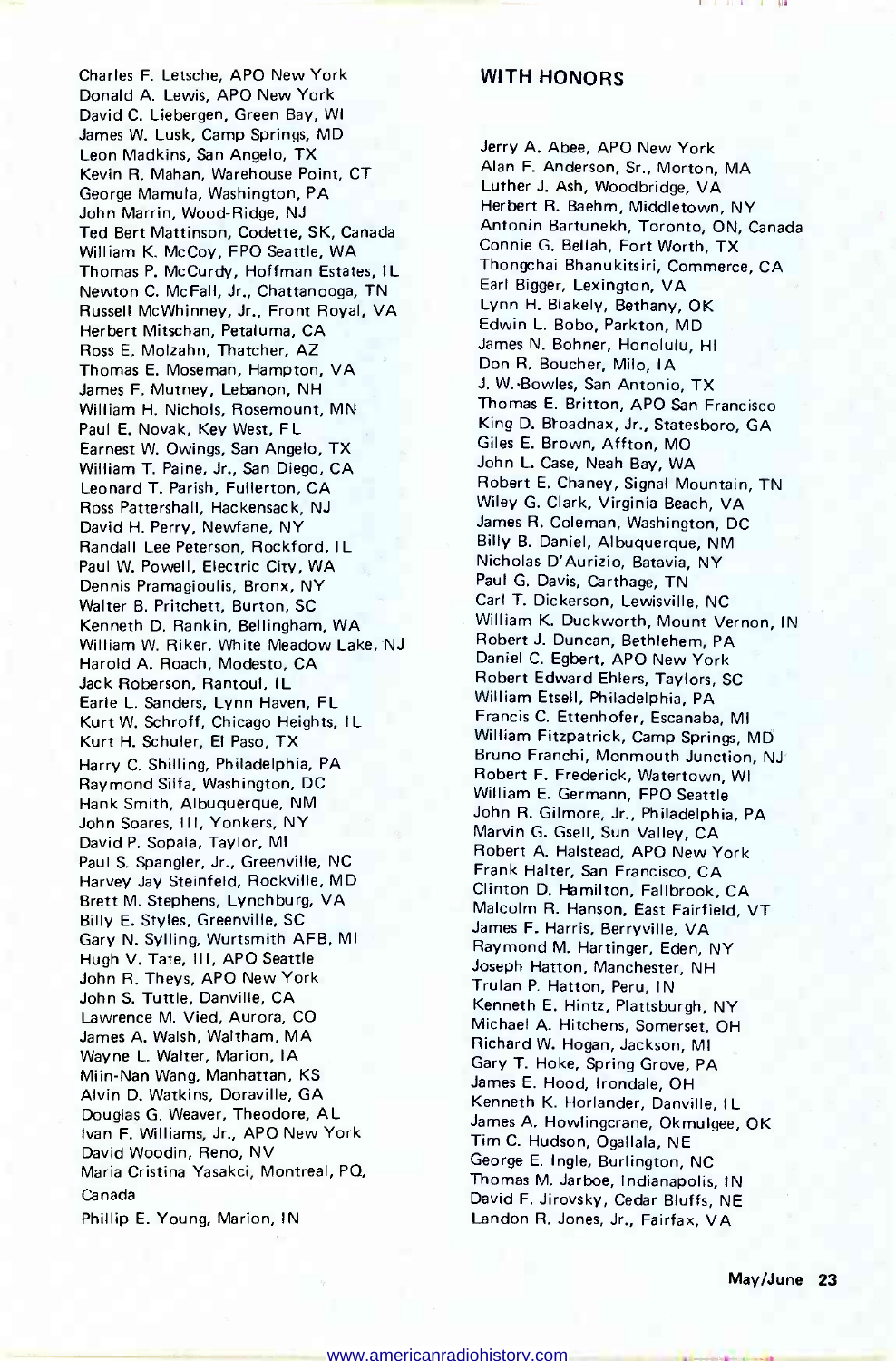Myron B. Jordan, West Bend, WI Joseph G. Keithley, Jr., Fort Dix, NJ Robert Manley Knight, Wedowee, AL Forrest G. Knowles, Coleville, CA R. Kolthoff, Trois-Riv Quest, PQ, Canada-James M. Kreck, Newark, DE Allen Kwant, Jr., Marysville, WA Christopher L. LaColt, Dauphin Island, AL Albert E. Lane, Nashville, TN R. B. Lariviere, Auburn, MA Ronnie D. Larson, Hyrum, UT Kenneth L. Lawrence, St. Clair Shores, MI Stephen K. Lebo, Falls Church, VA Melvin Leow, Toledo, OH Earle B. Lloyd, Jr., APO New York Robert J. Lorenz, Rockford, IL Thomas L. Lufkin, Charleston Heights, SC William G. Lyles, Sheridan, WY Joseph F. Lynch, Yonkers, NY F. J. Magnuson, Prescott, AZ John Maley, Amherst, OH Kenneth C. Malley, Fort Washington, MD Joseph M. Mansfield, Jamaica Plain, MA Rudolph A. Marano, Brooklyn, NY William Maronek, Stevens Point, WI Rod Mason, St. Louis, MO Jack A. Massa, APO San Francisco William Carl Masters, Fort Mill, SC Duncan D. McAuley, Medley, AB, Canada Ralph R. McConahy, Export, PA James W. McKinney, Jr., Opheim, MT Paul E. Medien, Jacksonville, FL Elliott P. Messing, Athens, GA George L. Meyers, Menasha, WI Roy E. Milburn, Reno, NV George B. Miller, Jr., Mederland, TX Joe J. Mullet, Jr., South English, IA Grady M. Nations, APO New York George W. Orth, Interlachen, FL Anthony J. Osso, Youngstown, OH William W. Overton, Lawton, OK Warren J. Pawlik, Jr., Reading, PA Laurence C. Peacock, Lovwille, NY Robert K. Petrich, Jacksonville, FL

Aaron Laiton Pettus, Jr., Fort Mill, SC James H. Pfitzner, Spokane, WA Robert P. Pippin, Altamonte Springs, FL Michael S. Pollock, San Pedro, CA Frank A. Pugliano, West Carrollton, OH Russell R. Pyle, West Palm Beach, FL John J. Quinn, Jr., Annandale, VA Christian Rampin, North Bellmore, NY McClure L. Rasnake, Gainesville, FL Lloyd A. Reiser, Winton, CA Richard C. Ricke, Osgood, IN Talbot V. Ridgway, APO San Francisco George Charles Riggs, Dayton, TN Jimmy L Robinson, Abilene, TX John P. Ruebsamen, Oxford, NY Jerome Rush, Union, MS Bruce W. Santibanez, Columbus, OH Jack M. Scates, Brandywine, MD Marvin J. Scruggs, Jamaica, NY Don Seehafer, Dayton, OH William B. Sellers, Marianna, FL Gregory A. Shaw, Albany, OR Robert W. Siegel, San Diego, CA William J. Smith, Lewisporte, Nfld, Canada Robert G. Smithley, Windham, OH Paul B. Sobieck, Jr., West Baraboo, WI Paul Soder, Jr., Grand Rapids, MI William R. Sonnenberg, North Massapequa, NY

Robert M. Stanley, San Antonio, TX John L. Still, Middletown, PA Ernest N. Storms, FPO Seattle Walter F. Stroot, Euclid, MN Robert K. Tomblin, Wayne, WV A. J. Vaicjurgis, Dorchester, MA Lester L. Warren, McGuire AFB, NJ Cleo G. Watson, Scottown, OH Doug Wayne, Castro Valley, CA Robert M. Whelan, Portsmouth, NH Wallace F. Wilms, Moss Point, MS David S. Woods, Rutland, VT James B. Woody, Pease AFB, NH Ronald E. Wrubel, Warehouse Point, CT Jose C. Zapata, Santa Monica, CA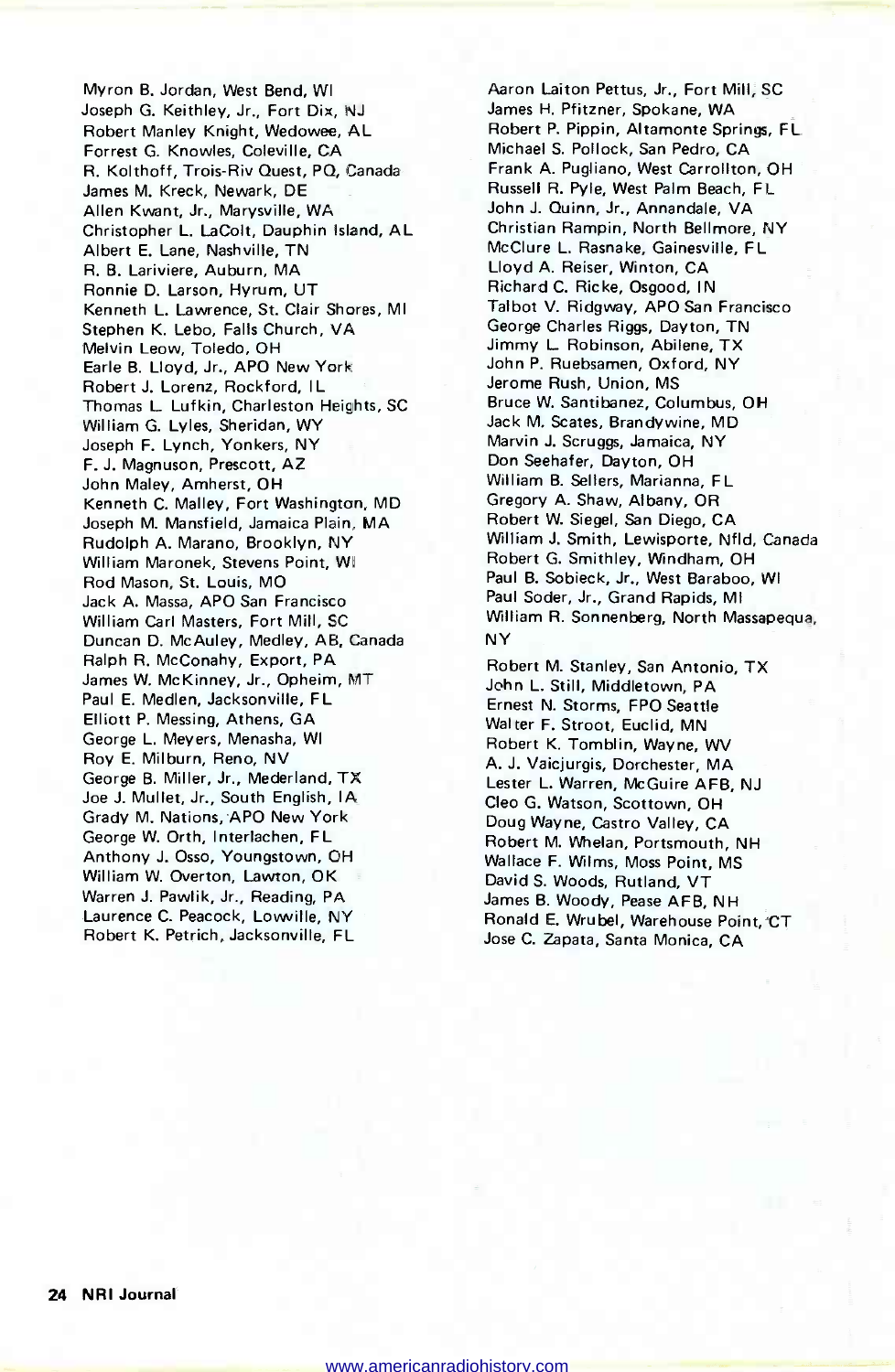|           | <b>QUESTIONNAIRE</b>                                                                                                                                                                                                                                                                                 |                                                                              |  |
|-----------|------------------------------------------------------------------------------------------------------------------------------------------------------------------------------------------------------------------------------------------------------------------------------------------------------|------------------------------------------------------------------------------|--|
|           | To enable the staff of the NRI Journal to better serve our readership, we<br>would appreciate it if you could take the time to fill out the following<br>questionnaire.                                                                                                                              |                                                                              |  |
|           | 1. Which features in the Journal interest you the most?                                                                                                                                                                                                                                              |                                                                              |  |
|           | $\Box$ Articles on new electronic equipment and components<br>$\Box$ Articles on electronic theory and design practices<br>□ Articles on practical servicing and repair of electronic equipment<br>□ Articles on designing and building your own electronic equipment<br>□ Ham News<br>□ Alumni News |                                                                              |  |
|           | 2. Which features interest you the least?                                                                                                                                                                                                                                                            |                                                                              |  |
|           | □ Articles on new electronic equipment and components<br>□Articles on electronic theory and design practices<br>$\Box$ Articles on practical servicing and repair of electronic equipment<br>□ Articles on designing and building your own electronic equipment<br>□ Ham News<br>□ Alumni News       |                                                                              |  |
| 3.        | What additional features would you like to see included in the Journal?                                                                                                                                                                                                                              |                                                                              |  |
| 4.        | What features do you feel should be eliminated from the Journal?                                                                                                                                                                                                                                     |                                                                              |  |
| 5.        | How do you feel about the quality of writing in the Journal?<br>□Excellent, clear and understandable<br>□Good, but could use some improvement<br>$\Box$ Average<br>$\Box$ Poor<br>□Too high level<br>□Too basic level                                                                                |                                                                              |  |
|           | 6. Please use the following space to indicate any suggestions, criticisms,<br>or general comments you may wish to make.                                                                                                                                                                              |                                                                              |  |
|           | When you have completed the questionnaire, please mail it to:                                                                                                                                                                                                                                        |                                                                              |  |
|           |                                                                                                                                                                                                                                                                                                      | <b>Tom Beadling</b><br>Managing Editor, NRI Journal<br>3939 Wisconsin Avenue |  |
| $FA-374*$ |                                                                                                                                                                                                                                                                                                      | Washington, D.C. 20016                                                       |  |

u,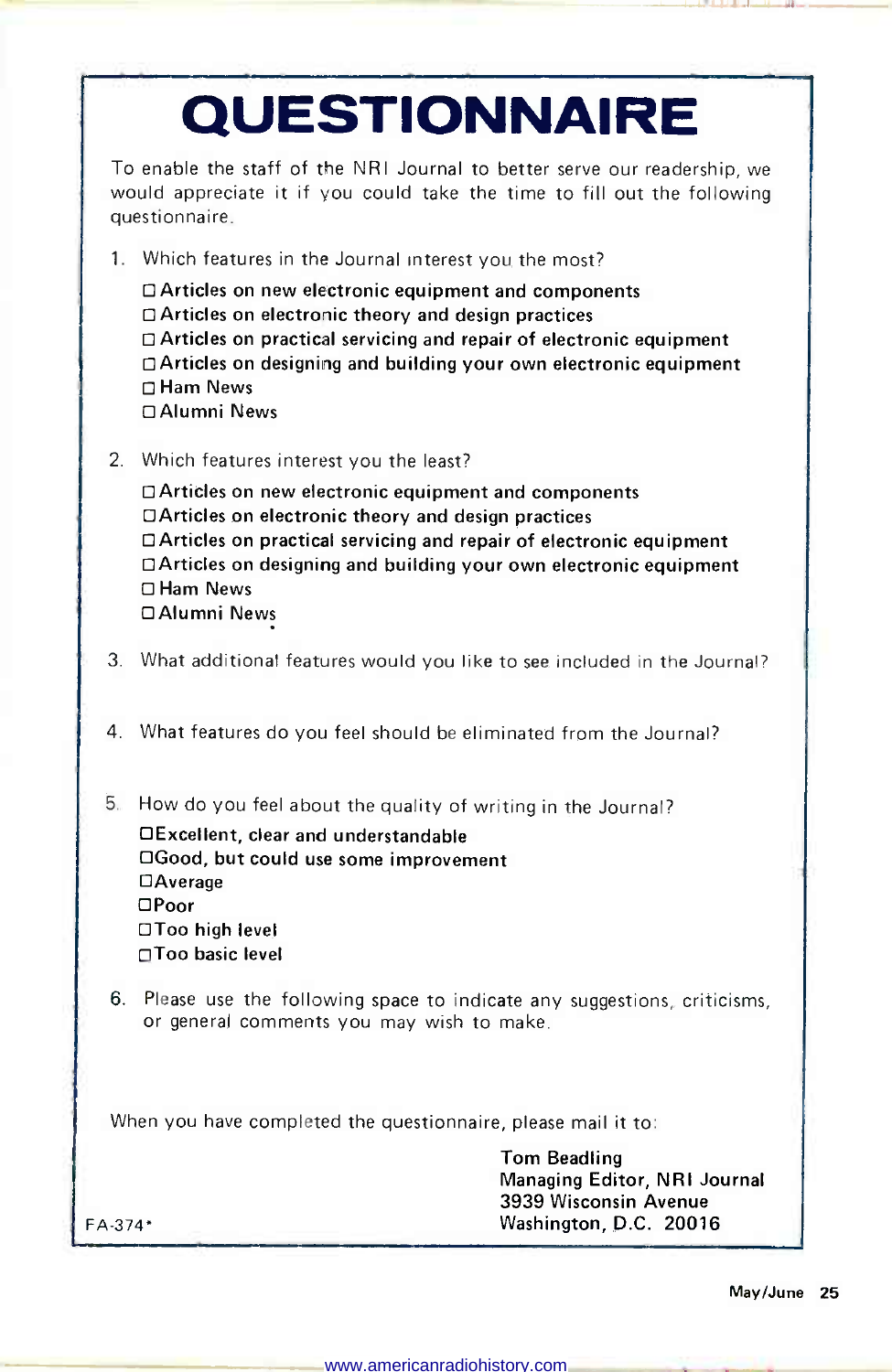#### DIRECTORY OF ALUMNI CHAPTERS

CHAMBERSBURG (CUMBERLAND VALLEY) CHAPTER meets at 8 p.m., 2nd Tuesday of each month at Bob Erford's Radio-TV Service Shop, Chambersburg, Pa. Chairman: Gerald Strite, RR1, Chambersburg, Pa.

DETROIT CHAPTER meets 8 p.m., 2nd Friday of each month at St. Andrews Hall, 431 E. Congress St., Detroit. Chairman: James Kelley, 1140 Livernois, Detroit, Mich. 841-4972.

FLINT (SAGINAW VALLEY) CHAPTER meets 7:30 p.m. twice a month every other Wednesday at Andy's Radio and TV Shop, G-5507 S. Saginaw Rd., Flint, Mich. Chairman: Larry McMaster, (517) 463-5059.

NEW YORK CITY CHAPTER meets 8:30 p.m., 1st and 3rd Thursday of each month at 199 Lefferts Ave., Brooklyn, N.Y. Chairman: Steve Kross, 381 Prospect Ave., Brooklyn, N.Y.

NORTH JERSEY CHAPTER meets 8 p.m., 2nd Friday of each month at The Players Club, Washington Square. Chairman: George Stoll, 10 Jefferson Ave., Kearney, N.J.

PHILADELPHIA -CAMDEN CHAPTER meets 8 p.m., 4th Monday of each month in RCA Building, 204-I, Route 38 in Haddonfield Rd., Cherry Hill, New Jersey 08034. Chairman: Joe Szumowski.

PITTSBURGH CHAPTER meets 8 p.m., 1st Thursday of each month in the basement of the U.P. Church of Verona, Pa., corner of South Ave. and 2nd St. Chairman: George McElwain. SAN ANTONIO (ALAMO) CHAPTER meets 7 p.m., 4th Thursday of each month at Alamo Heights Christian Church Scout House, 350 Primrose St., 6500 block of N. New Braunfels Street (three blocks north of Austin Highway), San Antonio, Texas. Chairman: Norman Bird. All San Antonio area NRI students are always welcome. A free annual chapter mem- bership will be given to all NRI graduates attending within three months of their graduation.

SOUTHEASTERN MASSACHUSETTS CHAP-TER meets 8 p.m., last Wednesday of each ner. month at the home of Chairman Daniel DeJesus, 12 Brookview St., Fairhaven, Mass. 02719.

SPRINGFIELD (MASS.) CHAPTER meets 7 p.m., 2nd Saturday of each month at the shop of Chairman Norman Charest, 74 Redfern Dr., Springfield, Mass. 734-2609.

TORONTO CHAPTER meets at McGraw-Hill Bldg., 330 Progress Ave., Scarborough, Ontario, Canada. Chairman Branko Lebar. For information contact Stewart J. Kenmuir (416) 293-1911.



#### FLINT-SAGINAW CHAPTER HAS VARIED ACTIVITIES

At the January 16 meeting, the subject was "Are You Making Any Money?" Take an inventory of your stock and have your merchandise coded so that you will always know how much it cost originally so that when the time comes to use it there will be no question of cost.

Being the end of the year, Andy Jobaggy gave instructions on what type of deductions the IRS will accept on your business and what you are entitled to take on your income tax form so that you will not lose money in the business.

Mr. Steven Avetta made a motion that our dinner be on January 30 and the motion was carried. All agreed to have Hungarian breaded chicken for the din-

Mr. Herald from the University of Michigan spoke on CET and the chapter enjoyed his talk and advice. Mr. Jobaggy demonstrated a new Magnavox black-andwhite TV with new -type circuitry. Mr. Cash Laferty told about a service hint using a circuit cooler on intermittent transistors.

The January 30 chicken dinner was a great success and everyone enjoyed it immensely.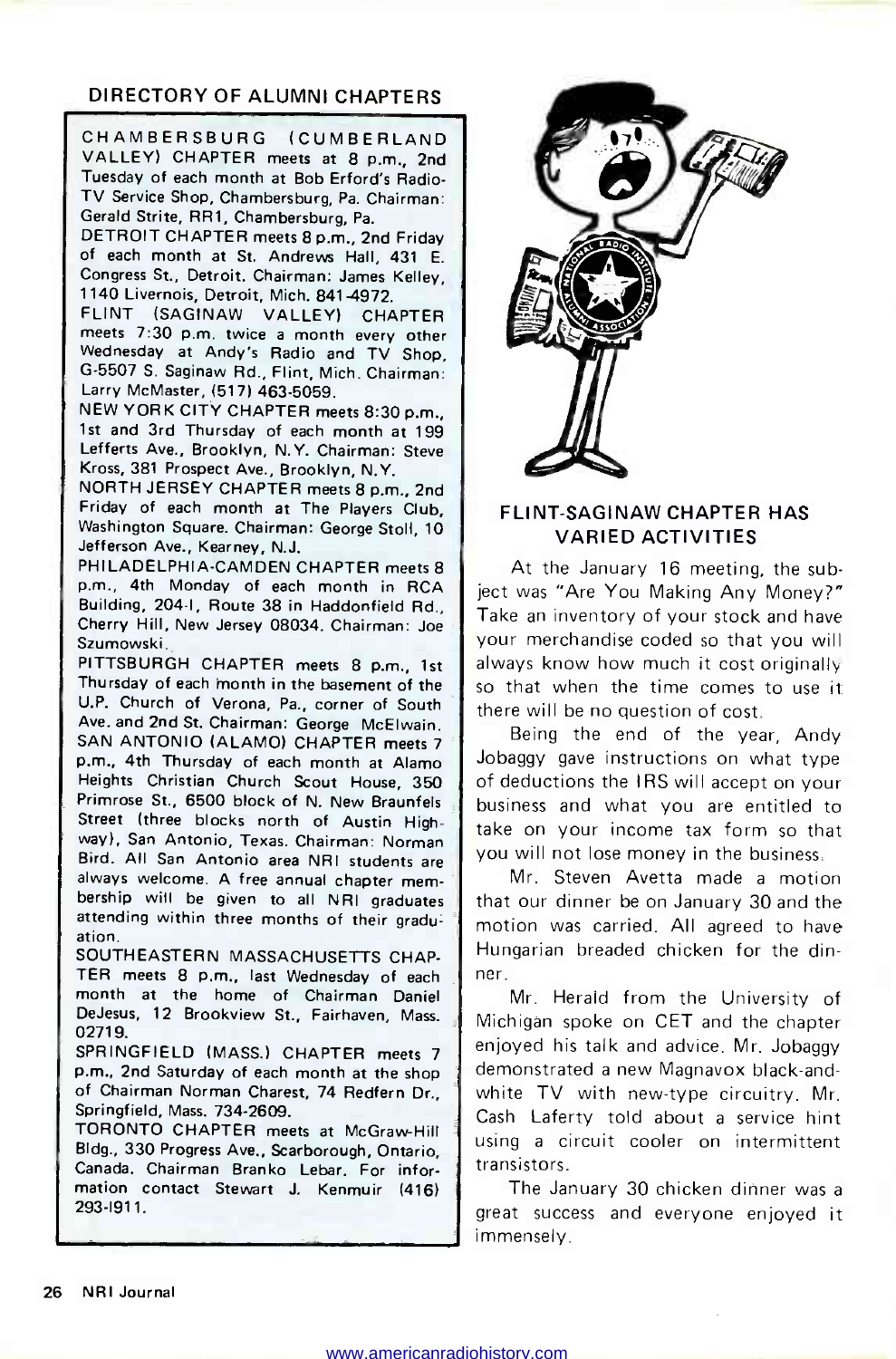#### NRI AA OFFICERS

| ∐James Kelley…………President        |  |
|-----------------------------------|--|
| l William W. David Vice President |  |
| Albert H. SharpVice President     |  |
| IW. L. SimmonsVice President      |  |
| Arnold E. VerdowVice President    |  |
| Tom Nolan Exec. Secretary         |  |

# Alumni News

Mr. Avetta gave a few pointers on how to save electricity and a few pointers on electrical wiring such as using heavy enough wire on water pumps so that the motors will not burn out.. As the power companies are cutting back on voltage there is always a possibility of overheating some motors while under load.

Mr. Jobaggy showed the chapter the new RCA transistor checker and every member had a chance to learn how to operate the checker and to test all kinds of transistors. Mr. Dennis Besser brought in a 1934 Stewart -Warner radio which was defective. In order to repair this radio, two old-timers, Mr. Clyde Morrissette and Mr. Jobaggy, delved into the old Riders manuals and by the Rider system of part numbering they were able to decipher the parts in this old receiver and get it operating. The young members learned a lot from the old-timers.

#### PLEASE NOTE ...

All new chapter officers and Secretaries are urged to send in their reports of chapter meetings and ac tivities as soon as possible for inclusion in the Alumni News.

Mr. Frederick Malik asked the chapter members if it were possible for a picture tube to have a minute air leak and still operate. The answer is yes-however, the picture will not be very acceptable.

#### SAN ANTONIO CHAPTER ELECTS NEW OFFICERS

At the January meeting, Mr. Ted Walker, TV shop manager, gave a talk on TV dogs. The talk was very instructive as Ted is one of the most knowledgeable electronics men in the area.

Nominations were completed and at our February meeting the officers were elected and installed. They are Norman Bird, Chairman; J. J. Harrison, Vice Chairman; Madeline Rogers, Secretary; and Sam Dentier, Treasurer. We all welcome the new officers to their positions.

A discussion was held on the merits and advisability of holding a class for persons interested in taking a test to become a certified electronics technician.

The treasurer's report at this meeting showed that the chapter is well in the black and financially in good shape.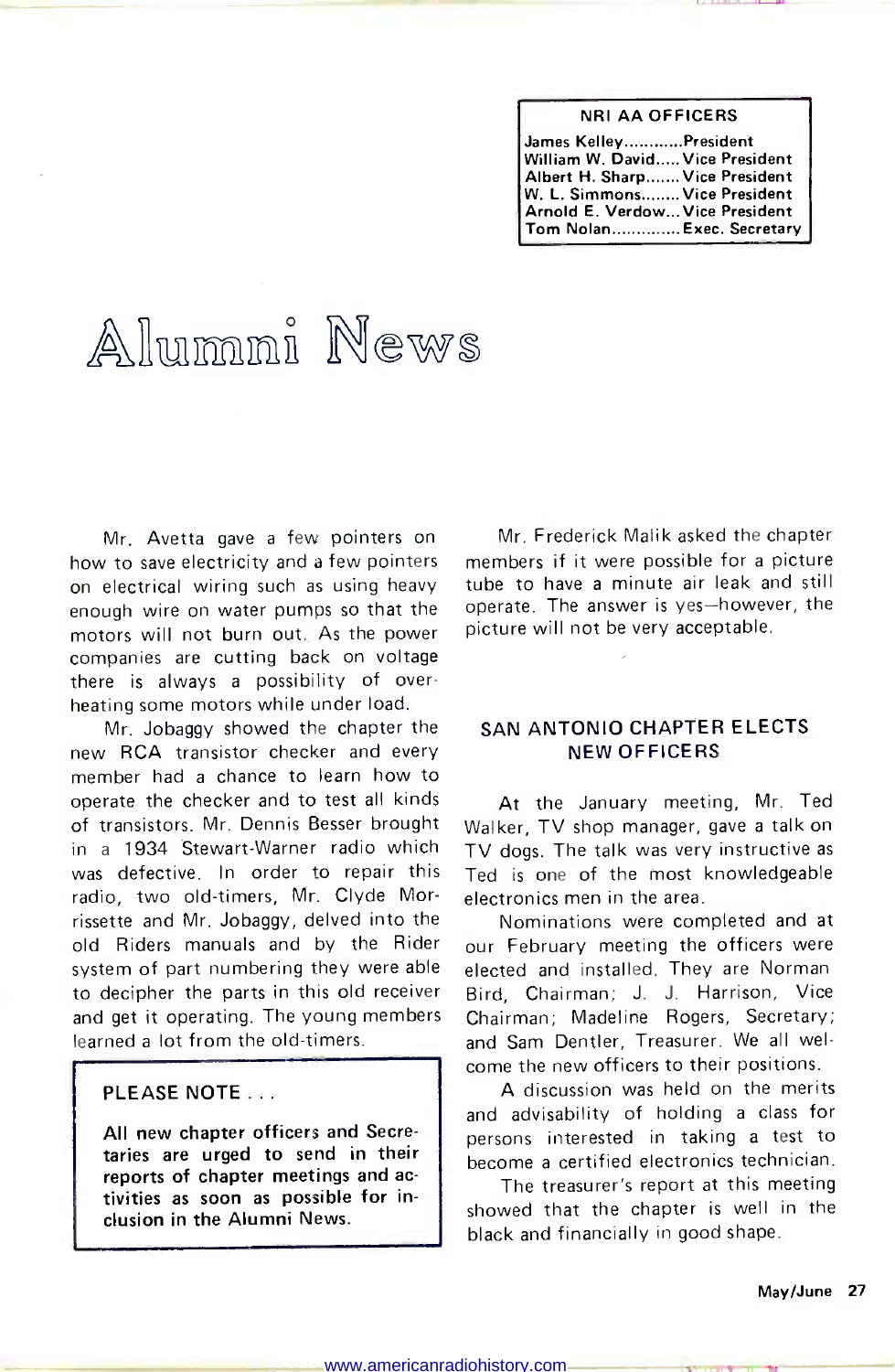#### SPRINGFIELD CHAPTER CHAIRMAN GIVES TALK

At the January meeting of the Springfield chapter, Mr. Arthur Byron, the Chairman, who is a self-employed TV service man, spoke on various problems.

His subject concerned safety while working on TV chassis. With a transformerless-type TV set and an oscilloscope, Mr. Byron demonstrated how the TV chassis could give a person a lethal shock, and stressed the importance of an isolation transformer in service work.

Mr. Richard Damon, a student, was a guest at this meeting.

#### DETROIT CHAPTER WELCOMES NEW MEMBER

At the year-end meeting of the Detroit chapter, Mr. Carl Ceruti was admitted as a new member.

The Treasurer reported a balance of \$48.06 on hand and Mr. Kelley was notified that he had won the National Presidency for 1974.

Mr. Kelley demonstrated an intermittent transistor using an oscilloscope and the meeting adjourned at 9:30.

As the weather gets better the chapter is looking forward to larger attendance and good programs.

CONAR offers...for the man (or woman or boy or girl in your life)...the unique styling of

# THE MOTOR WATCH

Racing flags in full color add to the excitement of the Motor Watch. The sparkling chrome spokes connect to a chrome rim to form an authentic miniature steering wheel. A vinyl band with chrome buckle enhances the beauty of the watch. The jeweled Swiss movement is shock -re resistant, with an unbreakable main, spring, polished and finished chrome case, and stainless steel back.

# Only \$24.95

(Plus S1.00 for handling, shipping, and insurance)

ONE YEAR UNCONDITIONAL GUARANTEE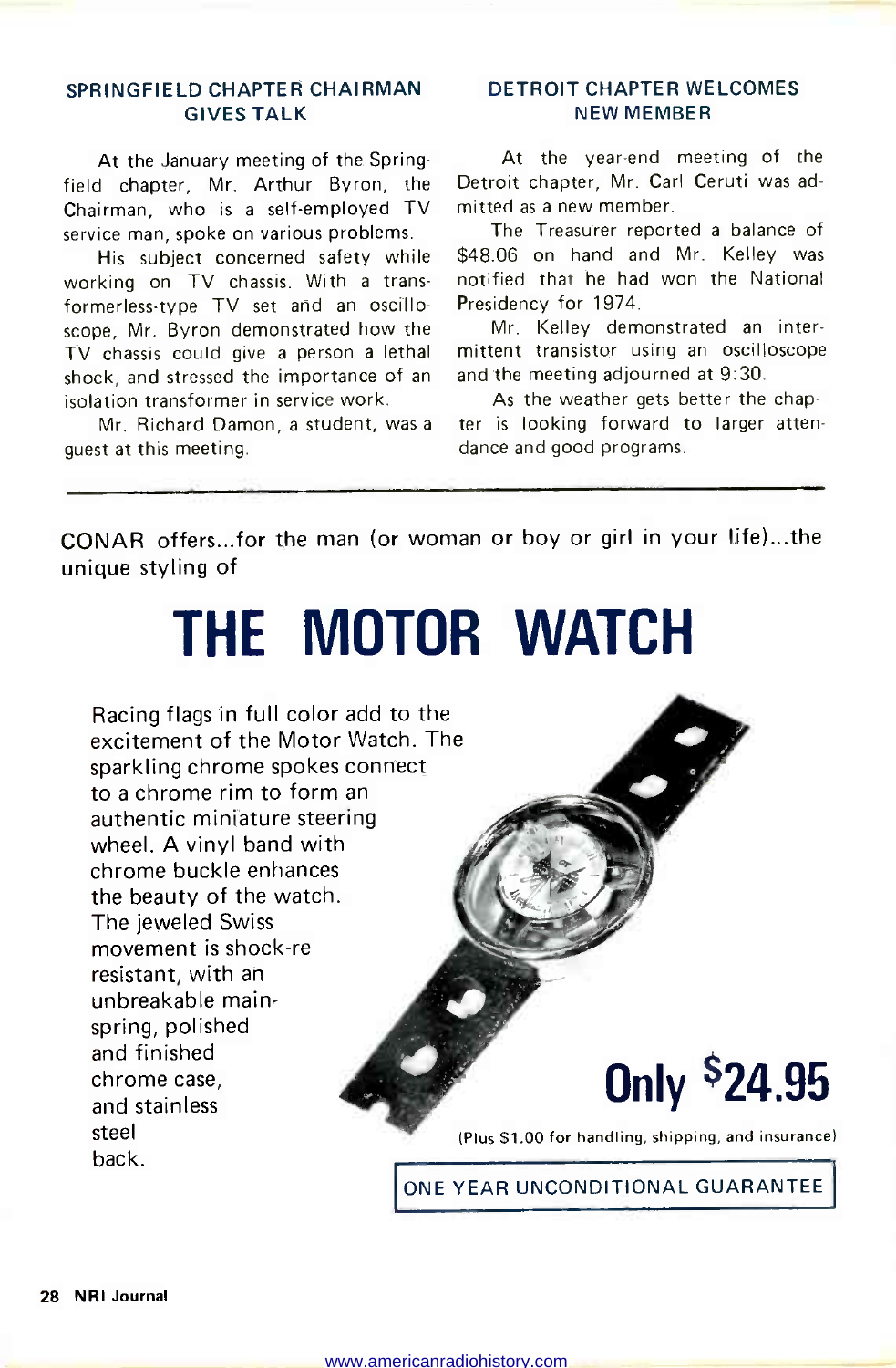

Kit 682 UK ONLY \$89.50 Student Price \$79.50

Wired 682WT ONLY \$121.50 Student Price \$109.00

Seven pounds P.P. Insured

### NEW, IMPROVED CONAR MODEL 682 INTEGRATED CIRCUIT PATTERN GENERATOR

- EXCLUSIVE Digital Integrated Circuits
- EXCLUSIVE Four Crystal -Controlled Oscillators
- Completely Solid-State
- Color Amplitude Control
- **OIC Regulated Power Supply**

You can pay much more, but you can't buy more exclusive and up-to-date features than CONAR engineers have built into the new Model 682 TV Pattern Generator. CONAR is first with digital integrated circuits and four crystal -controlled oscillators. Compact and portable, the 682 weighs less than five pounds. Peak accuracy and stability are ensured by cool all -solid-state circuitry and IC regulated power supply. The 682 incorporates a wide range of test patterns, including single and multiple vertical bar, horizontal bar and crosshatch patterns-all with horizontal lines only one raster line thick, as well as a standard ten -bar

- Modulation Adjustment
- **OTV Station Sync and Blanking Pulses**
- **Ten Patterns**
- Red, Blue and Green Gun Killers
- Compact, Lightweight, Portable

color pattern. The most modern and versatile color generator on the market, the 682 incorporates25 semiconductors: 12 digital integrated circuits; 6 2N3692 transistors, 6 silicon diodes and an IC voltage regulator. Oscillators include 189 kHz timing çanerator, 3.56 MHz offset color subcarrier, 4.5 MHz sound carrier and 61.25 MHz rf carrier (channel 3). Until now, no commercially available color generator has offered so many quality features in a single instrument. You get TV station quality composite video signals. All this, plus CONAR's low prices, make the 682 the absolute tops in dollar -for -dollar value.

#### **SPECIFICATIONS**

OUTPUT: RF only; low impedance; approximately 50,000 microvolts into 300-ohm tuner; 100% modulated carrier-composite video. Crystal -controlled oscillators: 189 -kHz timing oscillator; 3,563.795 -kHz offset color subcarrier oscillator; 4,500 -kHz sound carrier oscillator; 61.25 -MHz rf carrier oscillator. Modulation: single dot; single cross; single vertical line; single horizontal line; full dot pattern; full crosshatch pattern; full vertical line pattern; full horizontal line pattern; keyed rainbow color pattern; blank raster. Power Requirements: 120 volts ac, 1.0 watt. Regulated Power Supply: Silicon diode bridge rectifier; three -terminal integrated -circuit regulator. Semiconductor Complement: Twelve digital integrated circuits; six Type-2N3692 npn silicon transistors; one IC voltage regulator; four silicon rectifier diodes; one modulator diode; one Type-1N914 diode. Gun Killer Switches: Permanently wired cable; separate red, blue and green switches; colored switches for rapid location. Construction: Aluminum cabinet, chassis, and panel for light weight; printed circuit board  $6'' \times 9''$ ; IC's in sockets. Size: 10<sup>"</sup> wide by  $3'$  high by  $9''$  deep. Weight: Five pounds.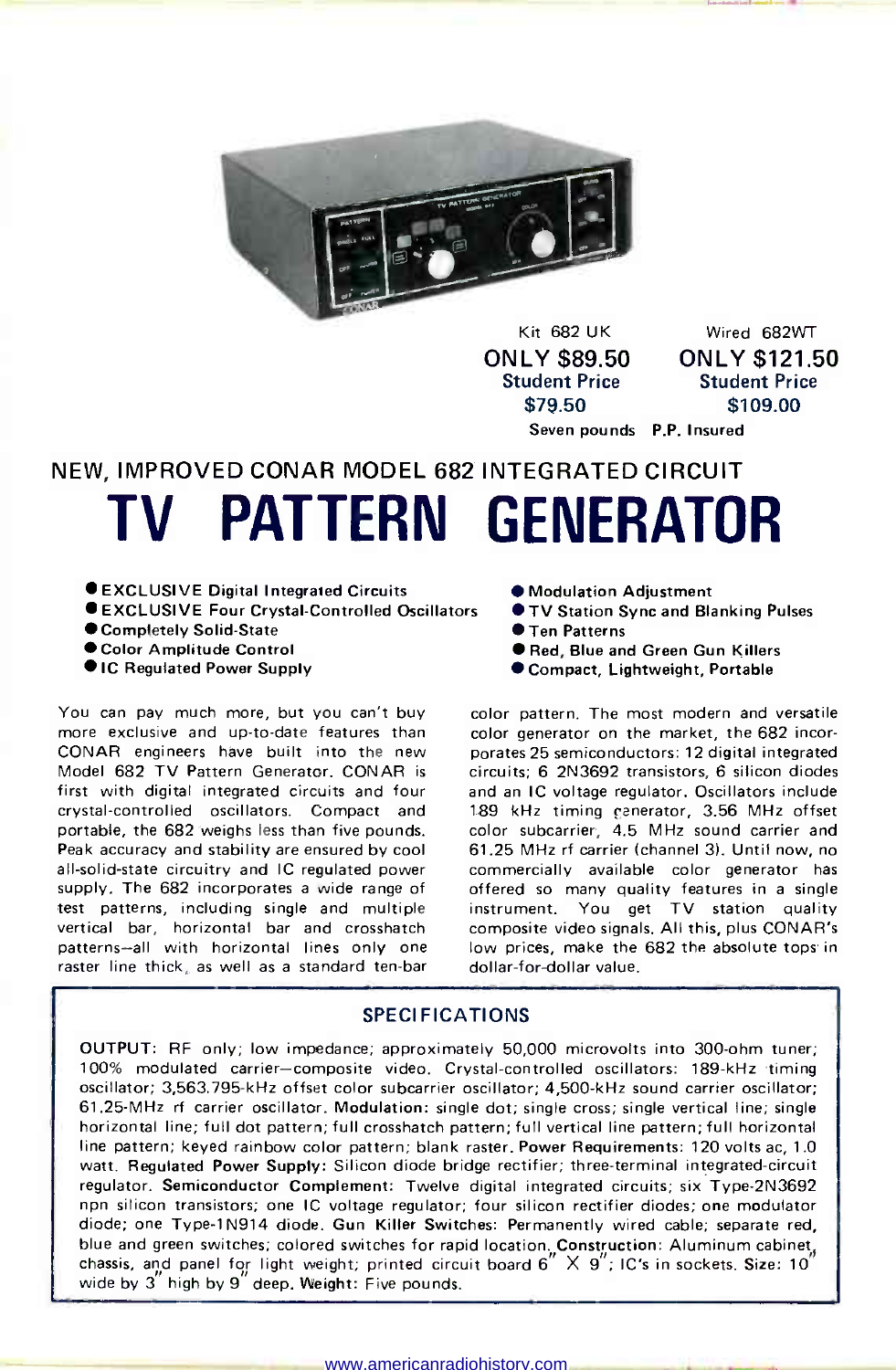

71lodel 224

### TEST ALL VACUUM TUBES WITH THIS ONE TOP-PERFORMING PROFESSIONAL TESTER!



- ...INCLUDING NEW
- $\nu$  Nuvistors  $\nu$  Magnovals
- $\nu$  Novars
- $\nu$  Compactrons
- $M$ Miniatures
- Only \$44.80 plus postage in kit form Shipping weight 13 lb. Parcel Post insured
- Tests the new 5 -pin Nuvistor, Novar, Compactron, 7, 9, and 10 -pin miniatures as well as all standard base types.
- **Easy** to operate.
- Separate, easy to use tube Data Manual assures fast setup.
- Accurate, double jeweled D'Arsonval meter movement.
- Four -position, 12 -lever element switches give great flexibility-safeguard against obsolescence.
- Portable yet impressive-ideal for counter use or service calls.
- Satin -finish aluminum panel with etched lettering; won't rub off. Durable case covered with leather -look fabric; removable hinged lid with snap lock.

|              |                      | <b>Adapters for Testing TV Picture Tubes</b>                                                                                                                                                  |
|--------------|----------------------|-----------------------------------------------------------------------------------------------------------------------------------------------------------------------------------------------|
|              |                      | 70°-90° Adapter Lets you test TV picture tube in a receiver or in factory<br>carton. Test includes cathode emission check and check for<br>shorts between various tube elements. Price \$3.00 |
| 110° Adapter |                      | For testing the latest 110° picture tubes. Must be used with<br>the 70°-90° Adapter. Price \$3.00                                                                                             |
|              | <b>Catalog price</b> | <b>Student and Alumni Price</b>                                                                                                                                                               |

|             | <b>ANTAINA PIINA</b> |         |
|-------------|----------------------|---------|
| Kit 224UK   | \$49.95              | \$44.80 |
| Wired 224WT | \$75.95              | \$68.25 |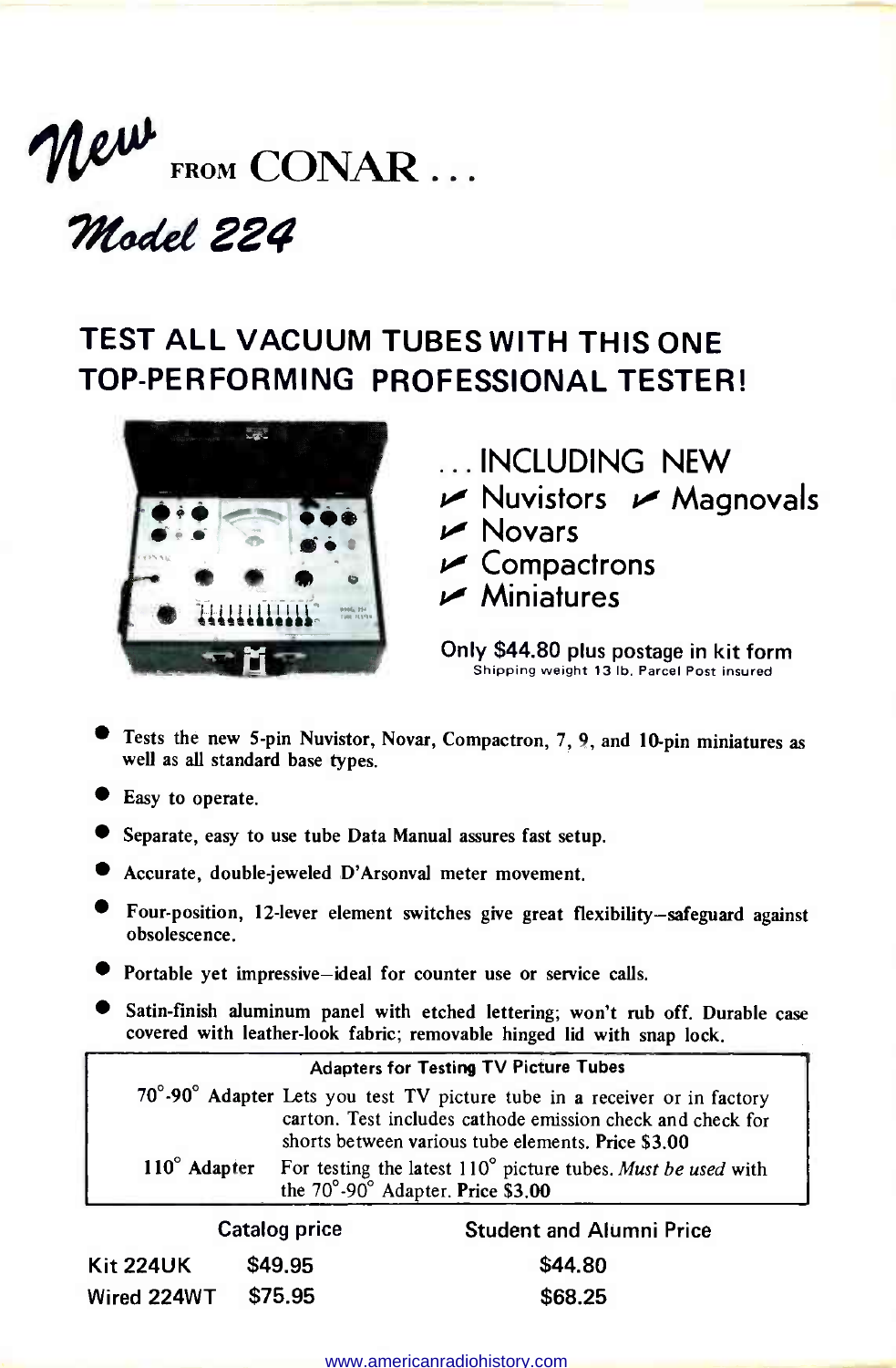#### MAY/JUNE ISSUE



## DIVISION OF NATIONAL RADIO INSTITUTE<br>3939 WISCONSIN AVENUE • WASHINGTON, D.C. 20016

| $\Box$ Cash Order<br>$\Box$ C.O.D. (20% deposit required)<br><b>CHECK ONE:</b><br>□ Select-A-Plan Order                              |                                |    | New CONAR Account<br>Add-on CONAR Account<br>CHECK ONE:<br>Re-open CONAR Account                                                    |                                                  |                    |        |
|--------------------------------------------------------------------------------------------------------------------------------------|--------------------------------|----|-------------------------------------------------------------------------------------------------------------------------------------|--------------------------------------------------|--------------------|--------|
| <b>PLEASE PRINT</b><br>NRI Student or Graduate No.<br><b>Name</b>                                                                    |                                |    | Name                                                                                                                                | Ship to another address? Give Directions here    |                    |        |
| Address                                                                                                                              |                                |    | Address                                                                                                                             |                                                  |                    |        |
| State<br>City                                                                                                                        | Zip Code                       |    | City                                                                                                                                | <b>State</b>                                     | Zip Code           |        |
| Moved since last order?<br><b>Previous Address</b>                                                                                   |                                |    | City                                                                                                                                |                                                  | State              |        |
| $\mathbf{1}$ .<br><b>NAME OF ITEM</b>                                                                                                | $\overline{2}$ .<br>STOCK $\#$ |    | 3.<br><b>HOW MANY?</b>                                                                                                              | 4.<br><b>PRICE EACH</b>                          | 5.<br><b>TOTAL</b> | WEIGHT |
|                                                                                                                                      |                                | 6. | <b>Total Cash Price</b>                                                                                                             |                                                  |                    |        |
| <b>IMPORTANT</b><br>To speed handling, any correspondence should<br>be on separate paper.                                            |                                |    | For Merchandise<br>7. Parcel Post and Insurance                                                                                     | (Do not remit for items shipped Express Collect) |                    |        |
| All prices are net F.O.B., Wash., D.C.<br>Please include postage for weight shown and                                                |                                |    | 8. 10% Cash Down Payment and<br>Parcel Post Costs Required on<br><b>New CONAR Accounts</b>                                          |                                                  |                    |        |
| insurance on Parcel Post orders.<br>Express Orders should not include shipping<br>charges.                                           |                                |    | 9. Unpaid Balance of Cash Price<br>(Items 6 & 7 less item 8)                                                                        |                                                  |                    |        |
| A 20% deposit is required on C.O.D. orders.<br>SELECT A-PLAN ORDERS: Please complete<br>and sign reverse side.                       |                                |    | ( Washington, D.C. )<br>( Residents Only<br>10. Sales Tax<br>11. Unpaid Balance<br>(Amount to be financed)<br>(Item 9 plus item 10) |                                                  |                    |        |
| Thank you for your order.                                                                                                            |                                |    | 12. Finance Charge<br>(See schedule on back)                                                                                        |                                                  |                    |        |
| Prices in the CONAR catalog and Select-A-Plan time<br>payment privileges apply only to residents of the United<br>States and Canada. |                                |    | 13. Total of Payments<br>(Item 11 plus item 12)                                                                                     |                                                  |                    |        |
|                                                                                                                                      |                                |    | 14. Deferred Payment Price<br>(items 6, 10 and 12)                                                                                  |                                                  |                    |        |

Please do not write in this space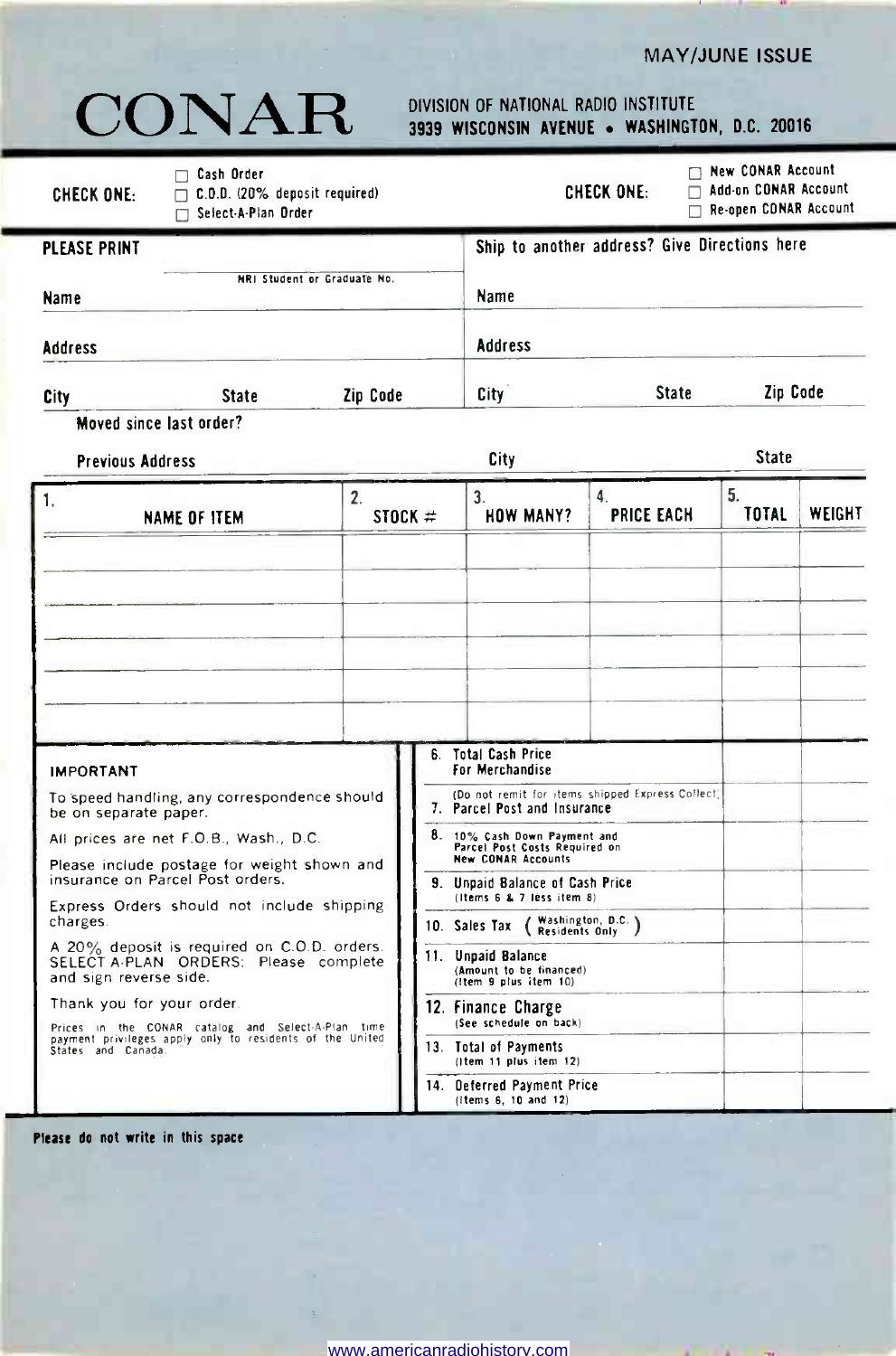#### RETAIL INSTALLMENT CONTRACT & SECURITY AGREEMENT

#### CONAR SELECT -A -PLAN SELECT YOUR TERMS TO FIT YOUR BUDGET

#### CONAR FINANCIAL RATES:

**STANDARD PLAN-The ANNUAL PERCENTAGE RATE is 17.75%** 

**EXTENDED PLAN-The ANNUAL PERCENTAGE RATE is 15.50%** 

#### TO SPEED SHIPMENT

- 1. Complete other side of this sheet.
- 2. Use Select -A -Plan Schedule on the right to find your Finance Charge and your Monthly Payment.
- 
- 

3. Insert amount of down payment (at least 10% of total order) and other information in Payment Agreement below.<br>4. Sign Payment Agreement and fill in Credit Application.<br>1MPORTANT; When you have made three monthly payment can "add"on" purchases with no down payment. If you are under 21, please have the Payment Agreement and credit application filled out and signed by a person over 21. He can make the purchase for you and signed by a person open or recently paid -in -full, just sign the Payment Agreement.

NOTICE TO THE BUYER: (1.) Do not sign this agreement before you<br>read it or if it contains any blank space. (2.) You are entitled to a copy<br>of this signed agreement. (3.) The Finance Charge will be waived it the<br>unpaid bala

#### HOW TO DETERMINE THE NUMBER AND AMOUNT OF MONTHLY PAYMENTS TO REPAY THE "TOTAL OF PAYMENTS"

Use the Select-A-Pian Schedule to find out what your monthly payment is. Then divide your monthly payment into your<br>"Total of Payments" to find out how many monthly payments you must make. The amount which is left over is payment. FOR EXAMPLE, if your unpaid balance is \$95, then your monthly payment is \$8.75 (using the Standard Plan). If<br>your "Total of Payments" is \$104, then your monthly payment of \$8.75 divides into that number 11 times w

PAYMENT AGREEMENT Ewclosed is a down payment of \$ on the merchandise I have listed on the reverse side. Beginning 30 days from date of shipment, I will pay CONAR E ... each month for months, plus a final monthly payment of \$. [1] Title to and right of possession of the merchanidse shall remain in you until<br>all payments have been made. If I do not make the payments as agreed, you may declare the entire balance<br>immediately d

| IT'S AS EASY AS $\triangle$<br>- R<br>TO OPEN A CONAR ACCOUNT<br>PLEASE ALLOW ADEQUATE TIME FOR NORMAL ROUTINE CREDIT CHECK. ONCE YOUR CREDIT IS ESTABLISHED, ONLY YOUR SIGNATURE IS NEEDED TO ADD ON PURCHASES<br>WHERE DO YOU LIVE?<br>PRINT FULL NAME<br>HOME ADDRESS<br><b>CITY</b><br>STATE<br>ZIP-CODE<br><b>HOME PHONE</b><br>HOW LONG AT THIS ADDRESS<br>( ) OWN HOME<br>( ) RENT<br>RENT OR MORTGAGE PAYMENTS \$<br>MARITAL STATUS ( ), MARRIED ( ). SINGLE<br>WIFE'S NAME<br>NUMBER OF DEPENDENT CHILDREN<br><b>PREVIOUS ADDRESS</b><br>HOW LONG?<br>WHERE DO YOU WORK?<br>YOUR EMPLOYER<br><b>POSITION</b><br>MONTHLY INCOME \$<br>HOW MANY YEARS<br><b>EMPLOYER'S ADDRESS</b><br>ON PRESENT JOB?<br><b><i><u><u> Angels for the fire</u></u></i></b><br>Street<br>City<br>State<br>PREVIOUS EMPLOYER<br>HOW LONG?<br>Name<br><b>Address</b><br>WIFE'S EMPLOYER<br>MONTHLY INCOME \$<br><b>Name</b><br><b>Address</b><br>WHERE DO YOU TRADE?<br><b>BANK ACCOUNT</b><br>( ) CHECKING<br>WITH<br>Street<br>City<br>State<br><b>SAVINGS</b><br><b>CREDIT ACCOUNT</b><br>$( )$ LOAN<br>WITH<br>City<br>Street<br>State |         |
|-------------------------------------------------------------------------------------------------------------------------------------------------------------------------------------------------------------------------------------------------------------------------------------------------------------------------------------------------------------------------------------------------------------------------------------------------------------------------------------------------------------------------------------------------------------------------------------------------------------------------------------------------------------------------------------------------------------------------------------------------------------------------------------------------------------------------------------------------------------------------------------------------------------------------------------------------------------------------------------------------------------------------------------------------------------------------------------------------------------------------------|---------|
|                                                                                                                                                                                                                                                                                                                                                                                                                                                                                                                                                                                                                                                                                                                                                                                                                                                                                                                                                                                                                                                                                                                               |         |
|                                                                                                                                                                                                                                                                                                                                                                                                                                                                                                                                                                                                                                                                                                                                                                                                                                                                                                                                                                                                                                                                                                                               | Age:    |
|                                                                                                                                                                                                                                                                                                                                                                                                                                                                                                                                                                                                                                                                                                                                                                                                                                                                                                                                                                                                                                                                                                                               |         |
|                                                                                                                                                                                                                                                                                                                                                                                                                                                                                                                                                                                                                                                                                                                                                                                                                                                                                                                                                                                                                                                                                                                               |         |
|                                                                                                                                                                                                                                                                                                                                                                                                                                                                                                                                                                                                                                                                                                                                                                                                                                                                                                                                                                                                                                                                                                                               |         |
|                                                                                                                                                                                                                                                                                                                                                                                                                                                                                                                                                                                                                                                                                                                                                                                                                                                                                                                                                                                                                                                                                                                               | PER MO. |
|                                                                                                                                                                                                                                                                                                                                                                                                                                                                                                                                                                                                                                                                                                                                                                                                                                                                                                                                                                                                                                                                                                                               |         |
|                                                                                                                                                                                                                                                                                                                                                                                                                                                                                                                                                                                                                                                                                                                                                                                                                                                                                                                                                                                                                                                                                                                               |         |
|                                                                                                                                                                                                                                                                                                                                                                                                                                                                                                                                                                                                                                                                                                                                                                                                                                                                                                                                                                                                                                                                                                                               |         |
|                                                                                                                                                                                                                                                                                                                                                                                                                                                                                                                                                                                                                                                                                                                                                                                                                                                                                                                                                                                                                                                                                                                               |         |
|                                                                                                                                                                                                                                                                                                                                                                                                                                                                                                                                                                                                                                                                                                                                                                                                                                                                                                                                                                                                                                                                                                                               |         |
|                                                                                                                                                                                                                                                                                                                                                                                                                                                                                                                                                                                                                                                                                                                                                                                                                                                                                                                                                                                                                                                                                                                               |         |
|                                                                                                                                                                                                                                                                                                                                                                                                                                                                                                                                                                                                                                                                                                                                                                                                                                                                                                                                                                                                                                                                                                                               |         |
|                                                                                                                                                                                                                                                                                                                                                                                                                                                                                                                                                                                                                                                                                                                                                                                                                                                                                                                                                                                                                                                                                                                               |         |
|                                                                                                                                                                                                                                                                                                                                                                                                                                                                                                                                                                                                                                                                                                                                                                                                                                                                                                                                                                                                                                                                                                                               |         |
|                                                                                                                                                                                                                                                                                                                                                                                                                                                                                                                                                                                                                                                                                                                                                                                                                                                                                                                                                                                                                                                                                                                               |         |
|                                                                                                                                                                                                                                                                                                                                                                                                                                                                                                                                                                                                                                                                                                                                                                                                                                                                                                                                                                                                                                                                                                                               |         |
|                                                                                                                                                                                                                                                                                                                                                                                                                                                                                                                                                                                                                                                                                                                                                                                                                                                                                                                                                                                                                                                                                                                               |         |
|                                                                                                                                                                                                                                                                                                                                                                                                                                                                                                                                                                                                                                                                                                                                                                                                                                                                                                                                                                                                                                                                                                                               |         |
|                                                                                                                                                                                                                                                                                                                                                                                                                                                                                                                                                                                                                                                                                                                                                                                                                                                                                                                                                                                                                                                                                                                               |         |
| <b>CREDIT ACCOUNT</b><br>TOTAL OF ALL                                                                                                                                                                                                                                                                                                                                                                                                                                                                                                                                                                                                                                                                                                                                                                                                                                                                                                                                                                                                                                                                                         |         |
| WITH<br><b>MONTHLY PAYMENTS</b><br>Street<br>City<br>State<br>INCLUDING CAR S                                                                                                                                                                                                                                                                                                                                                                                                                                                                                                                                                                                                                                                                                                                                                                                                                                                                                                                                                                                                                                                 |         |

www.americanradiohistory.com

| PLEASE CHECK ONE               |                           | <b>STANDARD PLAN</b><br>n<br><b>EXTENDED PLAN</b> |                          |                           |  |  |
|--------------------------------|---------------------------|---------------------------------------------------|--------------------------|---------------------------|--|--|
| <b>IF UNPAID</b>               |                           | <b>STANDARD</b><br>PLAN                           |                          | EXTENDED<br><b>PLAN</b>   |  |  |
| <b>BALANCE IS</b>              | Finan-<br>ci al<br>Charge | Monthly<br>Pav-<br>ments                          | Finan-<br>Cial<br>Charge | Monthly<br>Pay-<br>ments. |  |  |
| 20.01 25.00                    | 1.05                      | 3.50                                              |                          |                           |  |  |
| 25.01 - 30.00                  | 1.50                      | 4.00                                              |                          |                           |  |  |
| 30.01 - 35.00                  | 2.05                      | 4.50                                              |                          |                           |  |  |
| 35.01 40.00                    | 2.65                      | 4.75                                              |                          |                           |  |  |
| 40.01 50.00                    | 3.00                      | 5.00                                              |                          |                           |  |  |
| 50.01 - 60.00                  | 4.15                      | 5.50                                              |                          |                           |  |  |
| 60.01-70.00                    | 5.50                      | 6.00                                              | 6.40                     | 4.50                      |  |  |
| 70.01 80.00                    | 7 00                      | 6.50                                              | 8.00                     | 5 00                      |  |  |
| 80.01-90.00                    | 8.00                      | 775                                               | 10.10                    | 5.00                      |  |  |
| 90.01-100.00                   | 9.00                      | 8.75                                              | 12.60                    | 5 25                      |  |  |
| 100 01-110 00                  | 10.00                     | 9.75                                              | 14.80                    | 5.50                      |  |  |
| 110.01-120.00                  | 11.00                     | 10.75                                             | 16 20                    | 6.00                      |  |  |
| 120.01-130.00                  | 12.00                     | 11.75                                             | 17.60                    | 6.50                      |  |  |
| 130.01-140.00                  | 1300                      | 12.75                                             | 19.40                    | 7.00                      |  |  |
| 140.01-150.00                  | 14.00                     | 13.75                                             | 21.60                    | 7.50                      |  |  |
| 150 01-160 00                  | 15.00                     | 14.75                                             | 23.20                    | 8.00                      |  |  |
| 160.01-170.00                  | 16.00                     | 15.75                                             | 24.80                    | 8.50                      |  |  |
| 170.01-180.00                  | 17.00                     | 16.75                                             | 26.20                    | 9.00                      |  |  |
| 180.01-200.00                  | 18.00                     | 17.00                                             | 27.90                    | 10.00                     |  |  |
| 200.01-220.00                  | 20 00                     | 18.50                                             | 29.80                    | 11.00                     |  |  |
| 220.01-240.00                  | 22.00                     | 20.00                                             | 32.40                    | 12.00                     |  |  |
| 240.01-260 00                  | 24 00                     | 22.00                                             | 35.20                    | 1300                      |  |  |
| 260.01-280.00                  | 26.00                     | 24 00                                             | 38.20                    | 14.50                     |  |  |
| 280.01-300 00                  | 30.00                     | 24.50                                             | 41.20                    | 15 50                     |  |  |
| 300.01-320.00                  | 32 00                     | 25.50                                             | 44.20                    | 17.00                     |  |  |
| 320.01-340.00                  | 35.00                     | 27.00                                             | 47.80                    | 18.00                     |  |  |
| 340.01-370.00                  | 38.00                     | 28 00                                             | 52.40                    | 18.50                     |  |  |
| 370.01-400.00<br>400.01-430.00 | 42.00                     | 29.50                                             | 57.20                    | 29.00                     |  |  |
| 430.01-460.00                  | 46.00                     | 31.50                                             | 62.20                    | 21.00                     |  |  |
|                                | 49.50                     | 34 00                                             | 69 00                    | 2200                      |  |  |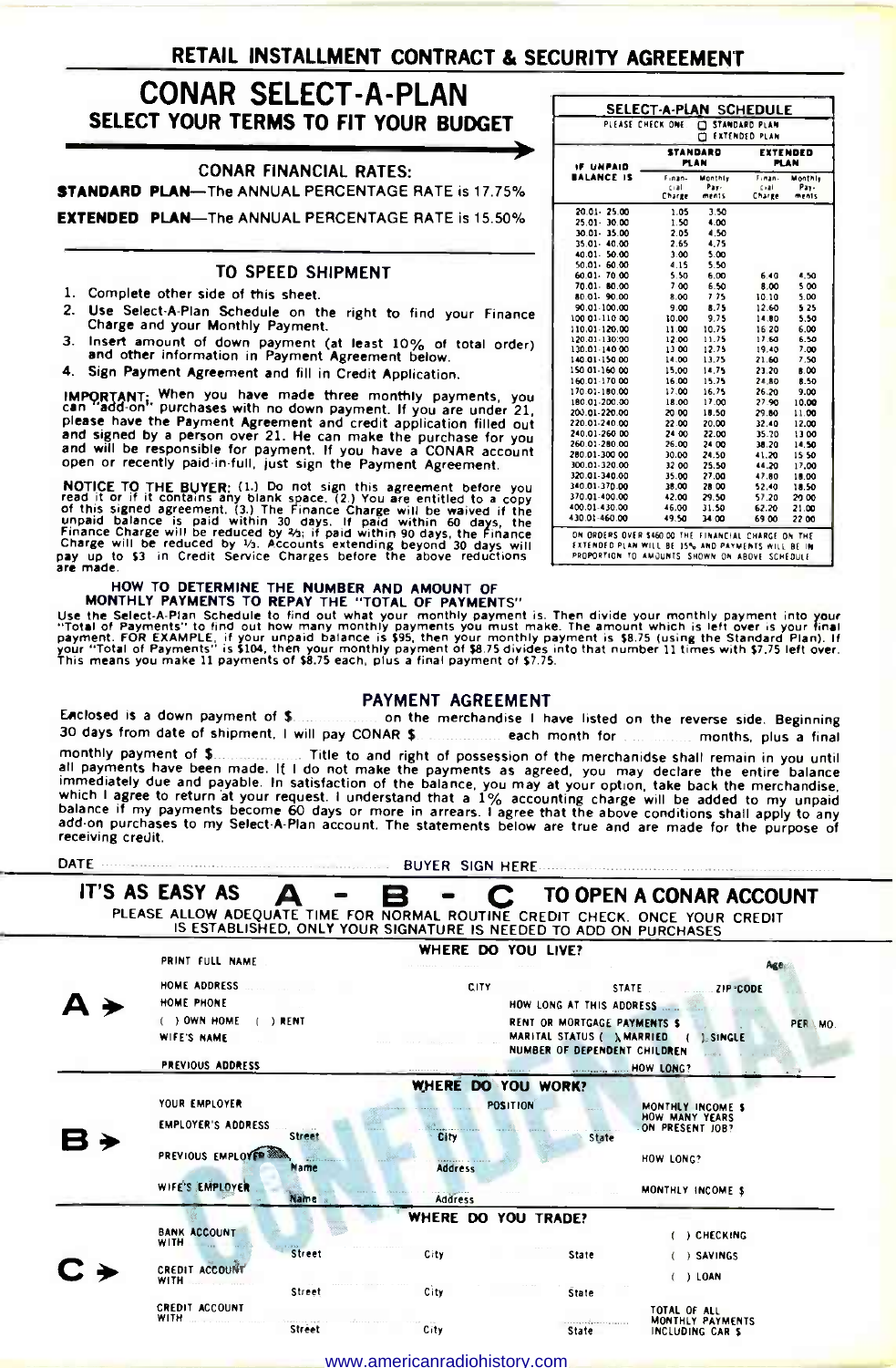# CONAR offers...

# THE GLOB

### A new concept in speaker design



# Only \$36.95 per pair

The GLOB speaker has an eight-inch duo-cone speaker with whizzer cone. It is housed in rigid polyurethane foam coated with polyester resin for a glossy rock-like effect.

●Virtually indestructible ●Highly Decorative ●Ideal for Teen-Ager's Rooms ●Nothing Else Like It

#### SPECIFICATIONS:

Frequency range: 40 to 17,500 hertz. Impedance: 8 ohms. Power handling: up to 22 watts. Weight: approximately 4 pounds each. Dimensions: 11" high by 11" wide by 9" deep.